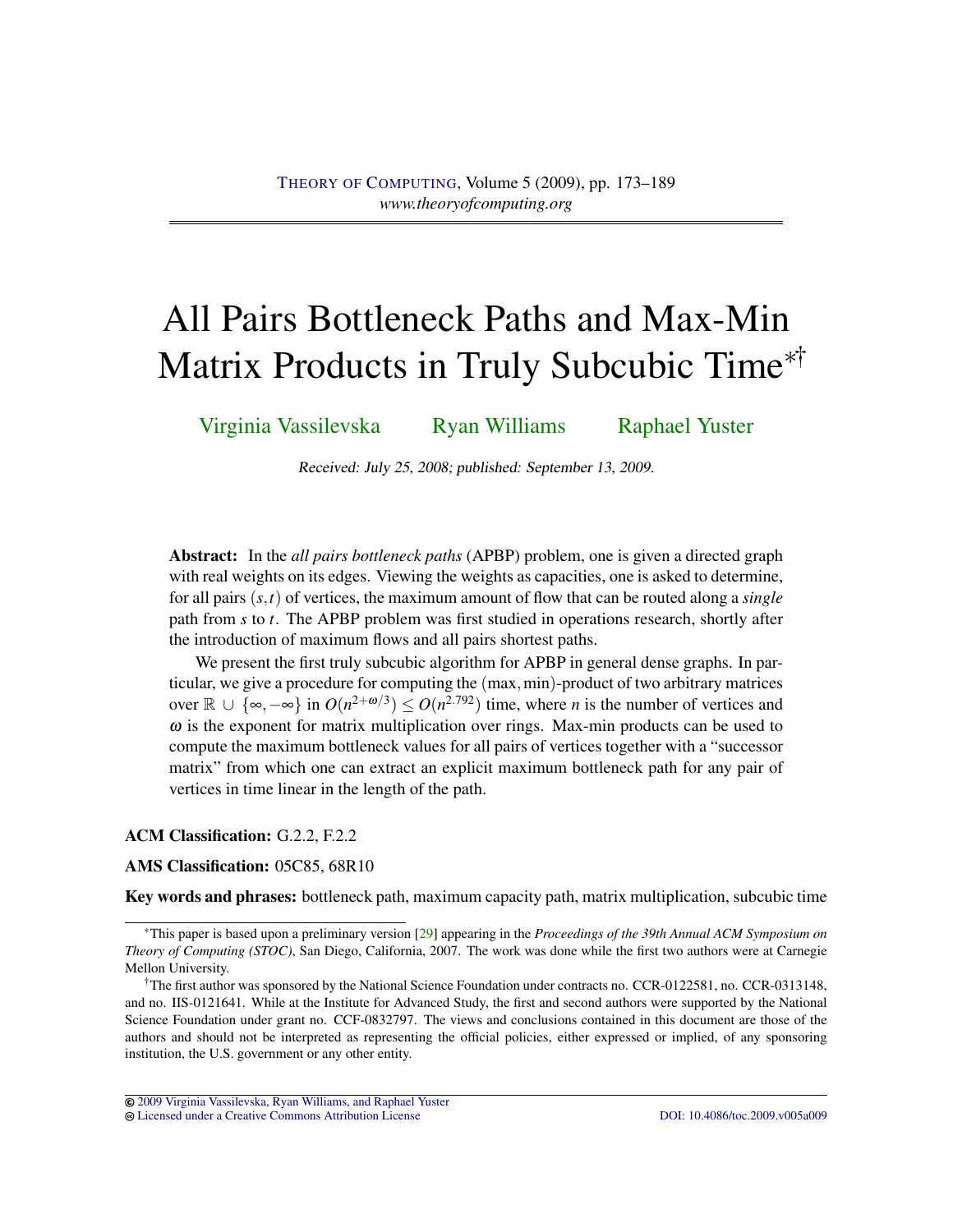# <span id="page-1-0"></span>1 Introduction

In recent years, researchers have found surprisingly strong connections between the complexity of fundamental graph problems and the complexity of matrix multiplication over a ring. Much of the prominent work in this area [\[22,](#page-15-2) [12,](#page-14-0) [24,](#page-15-3) [30\]](#page-15-4) has developed fast algorithms for certain interesting cases of the all pairs shortest paths (APSP) problem in truly subcubic time, i.e.,  $O(n^{3-\delta})$  for some constant  $\delta > 0$ , where *n* is the number of vertices in the graph. Still, it remains to be seen if the general APSP problem can be solved in truly subcubic time. Several algorithms have been given for solving APSP in *n* 3−*o*(1) time; the most recent development is by Chan [\[2\]](#page-13-0) and runs in  $O(n^3 \log \log^3 n / \log^2 n)$  time.

While we are still unable to give a bona fide subcubic algorithm for APSP, we do present such an algorithm for an intimately related problem, *all pairs bottleneck paths* (APBP). In this problem, one is given a directed graph with (arbitrary) real edge weights representing capacities, and the problem is to report, for all pairs  $(s,t)$  of vertices, the maximum amount of flow that can be routed from  $s$  to  $t$  along any single path. (This amount is given by the smallest weight edge on the path, a. k. a. the *bottleneck* edge.) Our algorithm for APBP runs in  $O(n^{2+\omega/3}) \leq O(n^{2.792})$  time, where  $\omega$  is the exponent of matrix multiplication over a ring. We can also obtain explicit maximum bottleneck paths: after  $\tilde{O}(n^{2+\omega/3})$ preprocessing, we can return an explicit simple maximum bottleneck path between any pair of vertices *s*,*t* in  $O(\ell)$  time, where  $\ell$  is number of edges in the returned path. That is, the algorithm can be used to efficiently *find* maximum bottleneck paths as well.

The APBP problem has been studied alongside APSP in several contexts. Pollack [\[21\]](#page-14-1) introduced APBP (calling it the *maximum capacity route problem*), and showed how the cubic APSP algorithms of that time could be modified to solve it. Hu [\[13\]](#page-14-2) proved that in *undirected* graphs, APBP can be solved in  $O(n^2)$  time by simply taking the paths in a maximum spanning tree. Therefore the problem on undirected graphs can actually be solved in  $O(n^2)$  time, which is optimal. The directed case of the problem has remained open until now, and recently appeared as an explicit goal in Shapira et al. [\[23\]](#page-15-5). Prior to our work, the fastest algorithm for general APBP used Fredman and Tarjan's implementation of Dijkstra's algorithm [\[9\]](#page-14-3) on all nodes, in  $O(mn + n^2 \log n)$  time, where *m* and *n* are the number of edges and nodes in the graph, respectively.

A problem related both to APSP and APBP is the *all pairs bottleneck shortest paths* problem (APBSP), first considered by  $[23]$ . Consider a scenario in which we want to get from location  $u$  to location  $\nu$  in as few hops as possible, and subject to this, we wish to maximize the flow that we can route from *u* to *v*. In other words, we want to compute for each pair of vertices, the shortest (unweighted) distance  $d(u, v)$  and the maximum bottleneck weight  $b(u, v)$  of a path of length  $d(u, v)$  from *u* to *v*. Shapira et al. [\[23\]](#page-15-5) gave a truly subcubic algorithm for APBSP in the *node-weighted* case. We show that the more general edge-weighted case can also be solved in subcubic time. Our solution runs in  $\tilde{O}(n^{\frac{15+\omega}{6}}) \leq O(n^{2.896})$  time.

Our method for APBP and APBSP is based on a new  $O(n^{2+\omega/3})$  algorithm for computing the (max, min)-product of two  $n \times n$  matrices with arbitrary entries from  $\mathbb{R} \cup \{\infty, -\infty\}.$ 

**Definition 1.1.** The (max,min)*-product* of an  $n \times \ell$  matrix *A* and an  $\ell \times m$  matrix *B* is the  $n \times m$  matrix  $C = A \odot B$  such that

$$
C[i, j] = \max_{k=1,\dots,\ell} \min\{A[i, k], B[k, j]\} \text{ for all } i = 1,\dots, n \text{ and } j = 1,\dots, m.
$$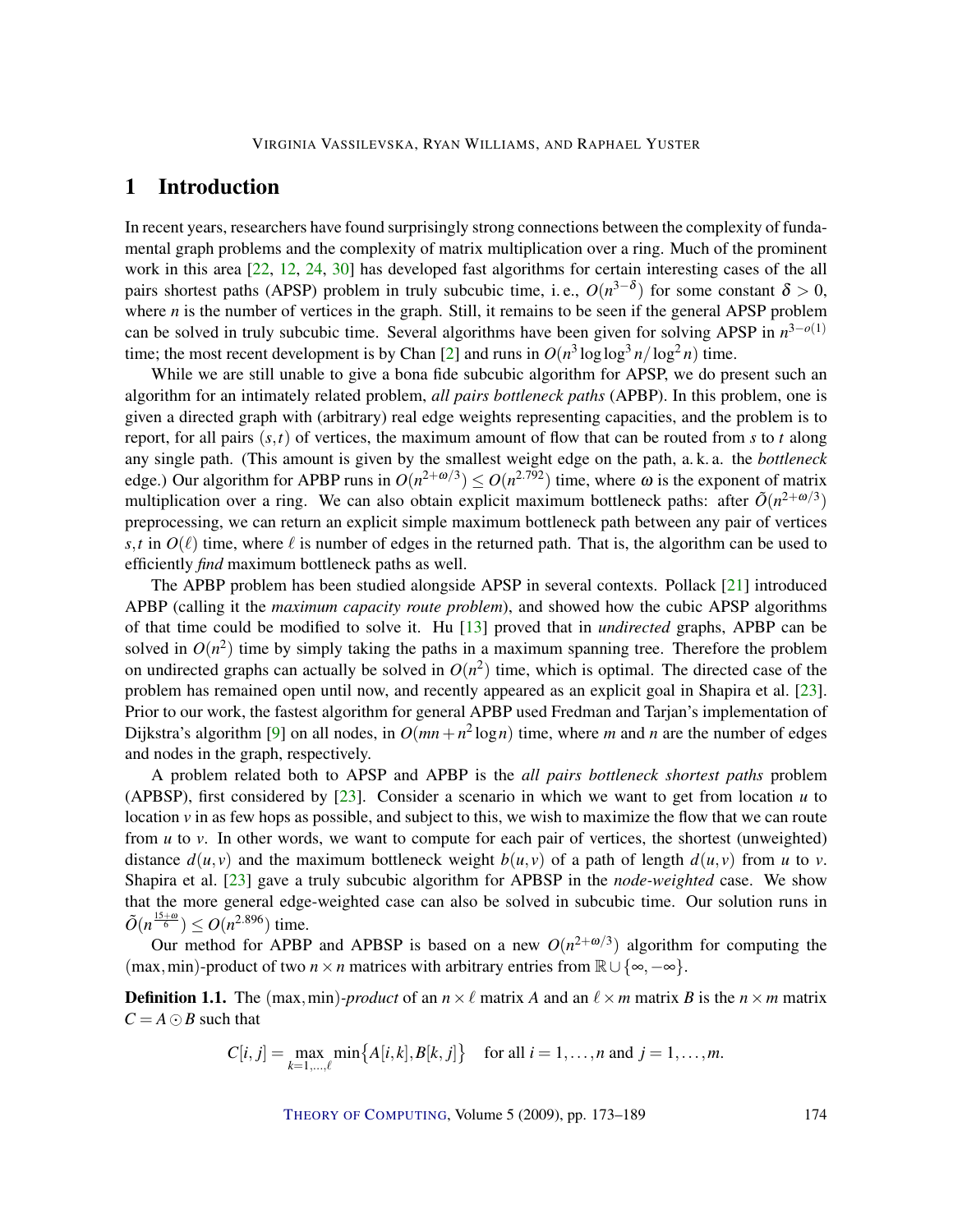<span id="page-2-1"></span>This is the ordinary matrix product over the (max,min) semiring with entries from  $\mathbb{R} \cup {\infty, -\infty}$ , and it is the natural generalization of the Boolean matrix product to totally ordered sets of arbitrary size. Besides its importance in flow problems, the (max,min)-product is also an important operation in fuzzy logic, where it is known as the *composition of relations* ([\[7\]](#page-14-4), pg. 73). The ideas behind our (max,min)product algorithm use ingredients from the dominance approaches of prior work; for more details, see [Section](#page-3-0) [3.](#page-3-0)

Throughout this paper we use the standard addition-comparison computational model, along with random access to registers. In the algorithms of this paper, the only operations we actually use on real numbers are comparisons between them.

## 1.1 Related work

In addition to the work mentioned above, there are a few other interesting results on APBP that deserve mention. Karger et al. [\[16\]](#page-14-5) show that any "path comparison" algorithm (that only accesses edge weights by comparing the weights of two different paths) requires  $\Omega(n^3)$  time to compute both APSP and APBP. By way of fast matrix multiplication, our algorithm performs comparisons on rather unrelated pairs of edges, circumventing the above lower bound. Subramanian  $[26]$  proved that on random (Erdős-Rényi) graphs, both APBP and APSP can be solved in  $O(n^2 \log n)$  time.

Very recently, Shapira et al. [\[23\]](#page-15-5) have given algorithms for APBP in the special case where the *vertices* have weights, but not the edges. Their algorithms run in  $O(n^{2.58})$  time and use fast rectangular matrix multiplication [\[4,](#page-13-1) [14\]](#page-14-6). Note that if  $\omega = 2$ , then their algorithms can be implemented to run in roughly  $O(n^{2.5})$  time. Note that the vertex-weight case can be easily reduced to the edge-weight case, by setting the weight of an edge to be the minimum weight of its two endpoints. Their algorithm relies on the linearity of the number of weights. As the number of weights in the vertex-weight case is only *n*, but the number in the edge-weight case can be  $\Omega(n^2)$ , their techniques do not seem to apply to the latter case. The authors of  $[23]$  also stated the goal of finding a truly subcubic algorithm for (max,min) matrix product as an open problem, which we resolve in this paper.

# <span id="page-2-0"></span>2 Preliminaries

For every graph  $(V, E)$  in this paper we let  $n = |V|$  and  $m = |E|$ . We refer to the elements of V as nodes and vertices interchangeably. We refer to the elements of *E* as edges. Without loss of generality, the graphs in this paper are weakly connected, so that  $m > n - 1$ .

For a positive integer *k*, we use [*k*] to denote  $\{1, \ldots, k\}$ .

We use  $M^T$  to denote the transpose of a matrix M. As is common, we define  $\omega \geq 2$  to be the infimum of all real numbers *s* such that matrix multiplication over a ring is in  $O(n^s)$  arithmetic operations. The best known upper bound for  $\omega$  is  $\langle 2.376,$  given by Coppersmith and Winograd [\[5\]](#page-13-2).

We use a special matrix product in our algorithms, first defined by Matoušek  $[19]$  $[19]$ .

**Definition 2.1.** Given two  $n \times n$  matrices A and B over a totally ordered set, the *dominance product* is the  $n \times n$  matrix  $C = A \otimes B$  defined by

$$
C[i,j] = \left| \{ k \mid A[i,k] \leq B[k,j] \} \right|.
$$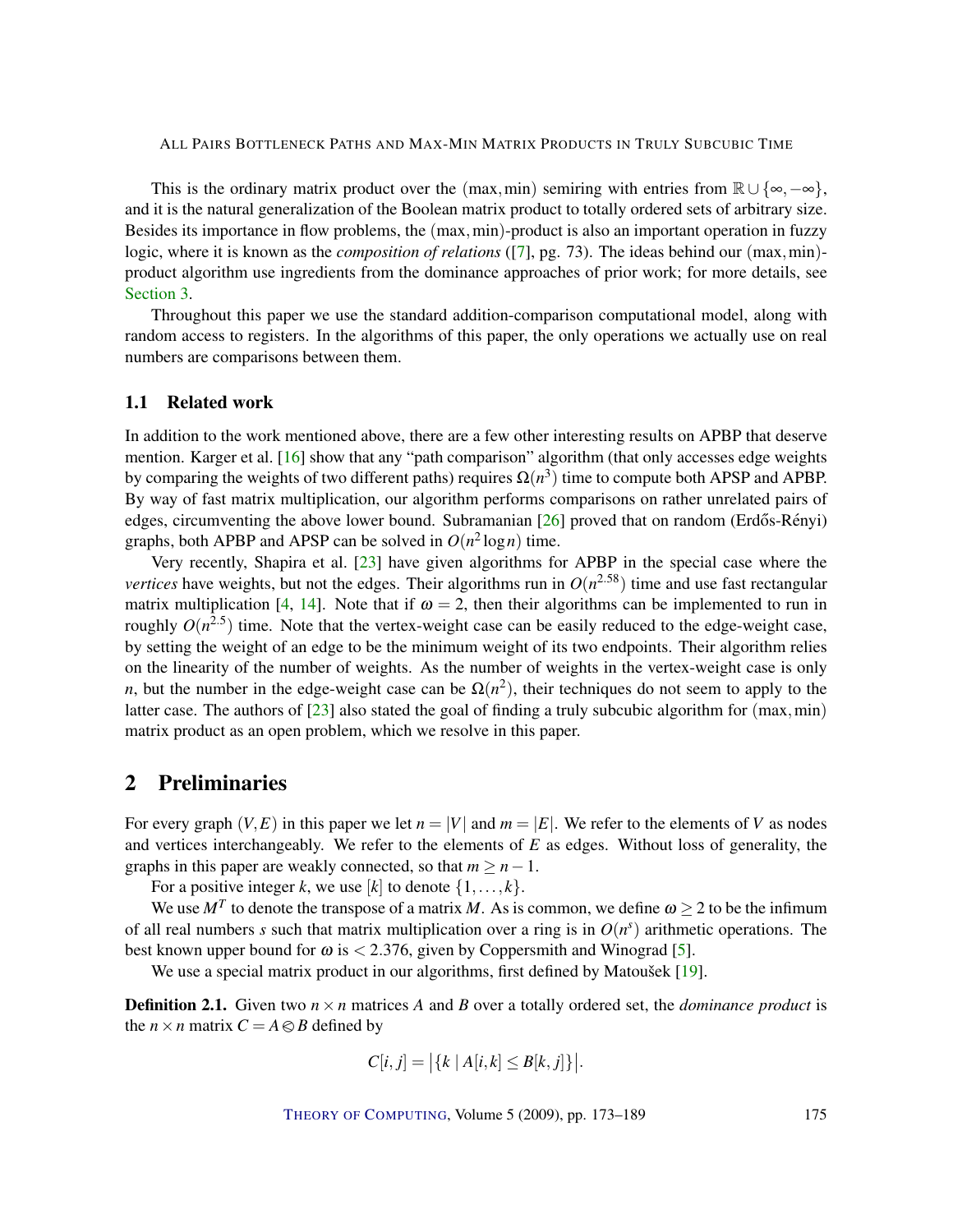<span id="page-3-1"></span>For technical reasons, we use the following definition of weight functions.

**Definition 2.2.** An *edge-weighted graph*  $G = (V, E, w)$  consists of a directed graph  $(V, E)$  and a *weight function*  $w : V \times V \to \mathbb{R} \cup \{-\infty, \infty\}$  with the following properties for all  $u, v \in V$ :

- $w(u, u) = \infty$ ,
- if  $(u, v) \in E$  then  $w(u, v) < \infty$ ,
- if  $u \neq v$  and  $(u, v) \notin E$  then  $w(u, v) = -\infty$ .

It is obvious that a standard weight function from  $E$  to  $\mathbb R$  can be uniquely extended to a weight function in the above sense.

**Definition 2.3.** Given an edge-weighted graph  $G = (V, E, w)$ , a *bottleneck edge* of a path between vertices *u* and *v* is a smallest weight edge on that path. A *maximum bottleneck path* between *u* and *v* is a path whose bottleneck edge weight is equal to the maximum of the bottleneck edge weights of all paths from *u* to *v*.

# <span id="page-3-0"></span>3 The dominance approach

We begin by revisiting an approach used by Chan [\[3\]](#page-13-3) and Vassilevska and Williams [\[28\]](#page-15-7) to find improved algorithms for all pairs shortest paths and maximum node-weighted triangles, respectively. In this approach, one reduces a weighted graph problem to the *dominating pairs* problem from computational geometry, then uses a fast algorithm for that problem. The dominating pairs problem gives a set *X* of *n* points in *k*-dimensional space, and the task is to compute all pairs  $(x, y)$  where  $x, y \in X$  and  $x[i] \leq y[i]$ for all coordinates *i*.

Let  $M_X$  be the  $n \times k$  matrix whose rows are the points of *X*. One way to determine dominating pairs is to compute the dominance product of  $M_X$  and  $M_X^T$ , as defined in Section [2. Then,](#page-2-0)  $(M_X \otimes M_X^T)[i, j] = k$ <br>if and only if  $(i, j)$  is a dominating pair. The best known election in terms of n for the dominance if and only if  $(i, j)$  is a dominating pair. The best known algorithm in terms of *n* for the dominance product of two  $n \times n$  matrices is due to Matousek [[19\]](#page-14-7).

**Theorem 3.1** (Matoušek [[19\]](#page-14-7)). *The dominance product of two*  $n \times n$  *matrices A and B with entries from a totally ordered set is computable in*  $O(n^{\frac{3+\omega}{2}})$  *time.* 

A nice advantage of the dominance approach is that sums of pairs of elements can be quickly compared to a global constant, which is useful in some weighted graph problems. For example, suppose we are given a constant *K* and an edge-weighted graph  $G = (V, E, w)$  where  $w : E \to \mathbb{R}$ , and we want to compute for all pairs of vertices *i*, *j* whether there is a path of the form  $i \rightarrow k \rightarrow j$  of total sum at least *K*. Then one can set up matrices *A* and *B* so that

$$
A[i,k] := \begin{cases} K - w(i,k) & \text{if } (i,k) \in E \\ \infty & \text{otherwise,} \end{cases}
$$

$$
B[k,j] := \begin{cases} w(k,j) & \text{if } (k,j) \in E \\ -\infty & \text{otherwise.} \end{cases}
$$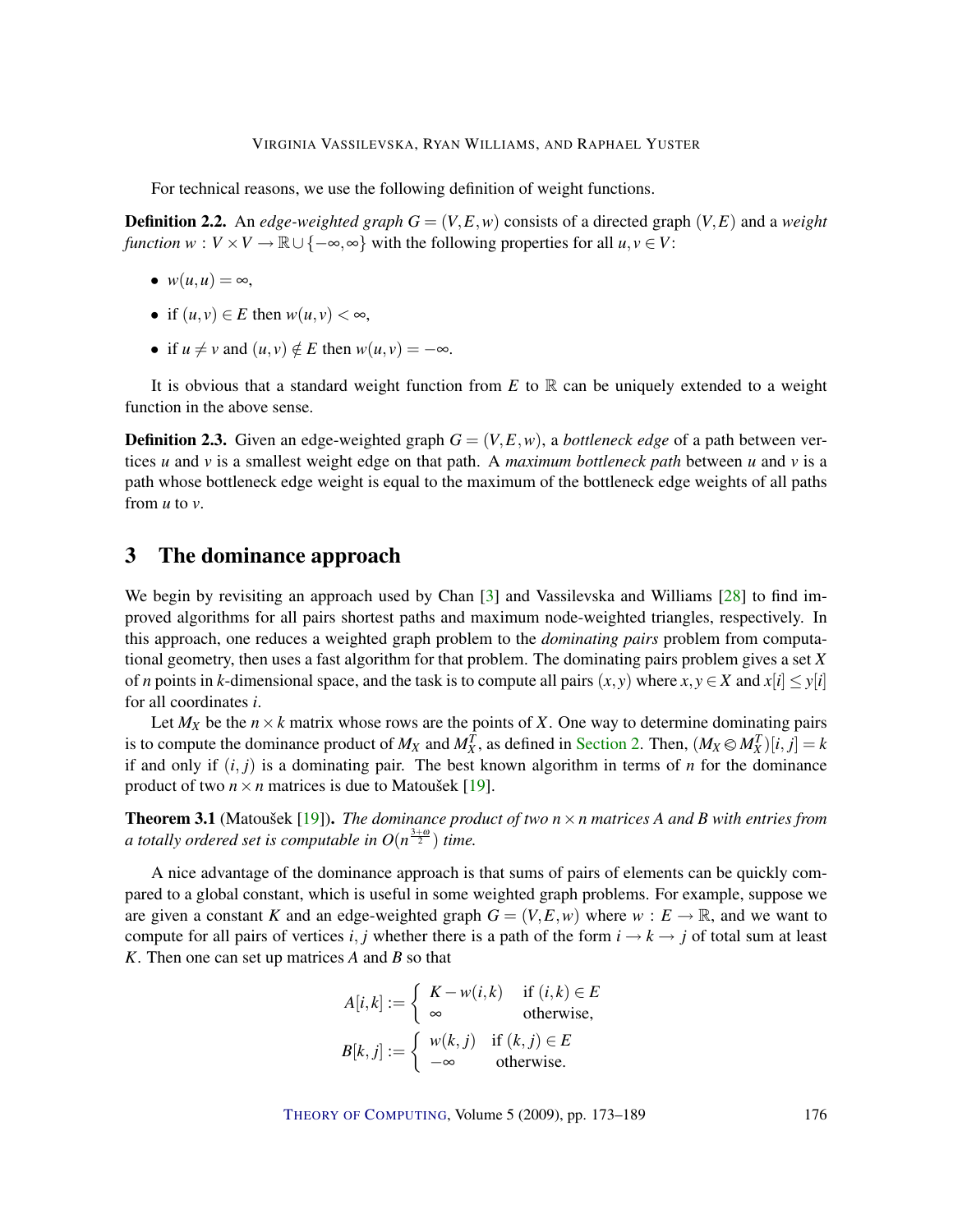Then  $(A \otimes B)[i, j] \neq 0$  if and only if there is a *k* for which  $(i, k), (k, j) \in E$  and  $K - w(i, k) \leq w(k, j)$ , i. e.,  $w(i,k) + w(k, j) \geq K$ . In this paper, we find a new application of the dominance approach, culminating in a genuinely subcubic algorithm for APBP.

In our applications that use a dominance product, we shall only want to perform comparisons with certain entries of the matrices. For example, suppose matrices *A* and *B* are over  $\mathbb{R}\cup\{\infty\}$ , such that *A* has mostly  $\infty$  entries, while *B* has mostly finite entries. Then, in the computation of the dominance product  $A \otimes B$ , many of the comparisons  $(A[i, k] \leq B[k, j])$  are false; it only makes sense to compare the *finite* entries of *A* with entries in *B*. To this end, we design a special algorithm for dominance product, in the case where one wishes to ignore large portions of the matrix *A*.

<span id="page-4-0"></span>**Theorem 3.2** (Sparse Dominance Product). Let A and B be  $n \times n$  matrices with entries from a totally *ordered set. Let*  $S \subseteq [n] \times [n]$  *such that*  $|S| = m \ge n^{\omega-1}$ . Let C be the matrix such that

$$
C[i, j] = |\{k \mid (i,k) \in S \text{ and } A[i, k] \leq B[k, j]\}|.
$$

There is an algorithm SD that, given A, B, and S, outputs C in  $O(\sqrt{m} \cdot n^{\frac{1+\omega}{2}})$  time.

*Proof.* Call the entries of *A* with coordinates in *S* the *relevant* entries of *A*. For every  $j = 1, \ldots, n$ , let  $L_j$ be the sorted list containing the relevant entries from *A* in column *j*, along with the entries from *B* in row *j*. Let  $g_j$  be the number of relevant entries of *A* in  $L_j$ , for all *j*. Clearly,  $\sum_j g_j = m$ . Pick a parameter *r* and partition each  $L_j$  into *r* consecutive buckets, such that every bucket contains at most  $\lceil g_j/r \rceil$  relevant entries of *A*. Note that the bucket sizes are not necessarily uniform.

For every bucket number  $b = 1, \ldots, r$ , create Boolean matrices  $A_b$  and  $B_b$ :

$$
A_b[i, j] := \begin{cases} 1 & \text{if } A[i, j] \text{ is in bucket } b \text{ of } L_j \\ 0 & \text{otherwise,} \end{cases}
$$
  

$$
B_b[j, k] := \begin{cases} 1 & \text{if } B[j, k] \text{ is in bucket } b' \text{ of } L_j \text{ and } b' > b \\ 0 & \text{otherwise.} \end{cases}
$$

For each bucket number *b*, compute  $C_b = A_b \times B_b$  (where  $\times$  is matrix multiplication over the integers). This step takes  $O(rn^{\omega})$  time and computes for every pair *i*, *k* and bucket number *b*, the number of *j* such that  $A[i, j] \leq B[j, k]$ , where  $A[i, j]$  is in bucket *b* of  $L_j$ , and  $B[j, k]$  is in a different bucket of  $L_j$ .

Initialize an  $n \times n$  matrix *D* to be all zeroes. In every bucket *b* of  $L_j$ , there are at most  $\lceil g_j/r \rceil$  relevant entries of *A* and some number *tjb* of entries from *B*. Compare every *A*-entry with every *B*-entry in bucket b of  $L_j$  in  $O(t_{jb} \cdot [g_j/r])$  time; in particular, for each  $A[i, j] \le B[j, k]$  where  $A[i, j]$  and  $B[j, k]$  are in bucket *b*, increment  $D[i, k]$ . Over all *j* and *b*, this takes time on the order of

$$
\sum_{j} \sum_{b} t_{jb} \cdot [g_j/r] \le \sum_{j} (1 + g_j/r) \sum_{b} t_{jb} = \sum_{j} (1 + g_j/r)n = n^2 + \sum_{j} g_j n/r = n^2 + mn/r.
$$

After all buckets of all lists are processed,  $D[i, k]$  contains the number of *j* such that  $A[i, j] \leq B[j, k]$ , where  $A[i, j], B[j, k]$  are in the same bucket of  $L_j$ .

Finally, set  $C = \sum_{b=1}^{r} C_b + D$ . It is easy to verify from the above that the algorithm returns the desired *C*. The overall runtime of the above procedure is  $O(n^2 + mn/r + rn^{\omega})$ . Choosing  $r = \sqrt{m} \cdot n^{\frac{1-\omega}{2}}$ , the runtime is minimized to  $O(\sqrt{m} \cdot n^{\frac{1+\omega}{2}})$ .  $\Box$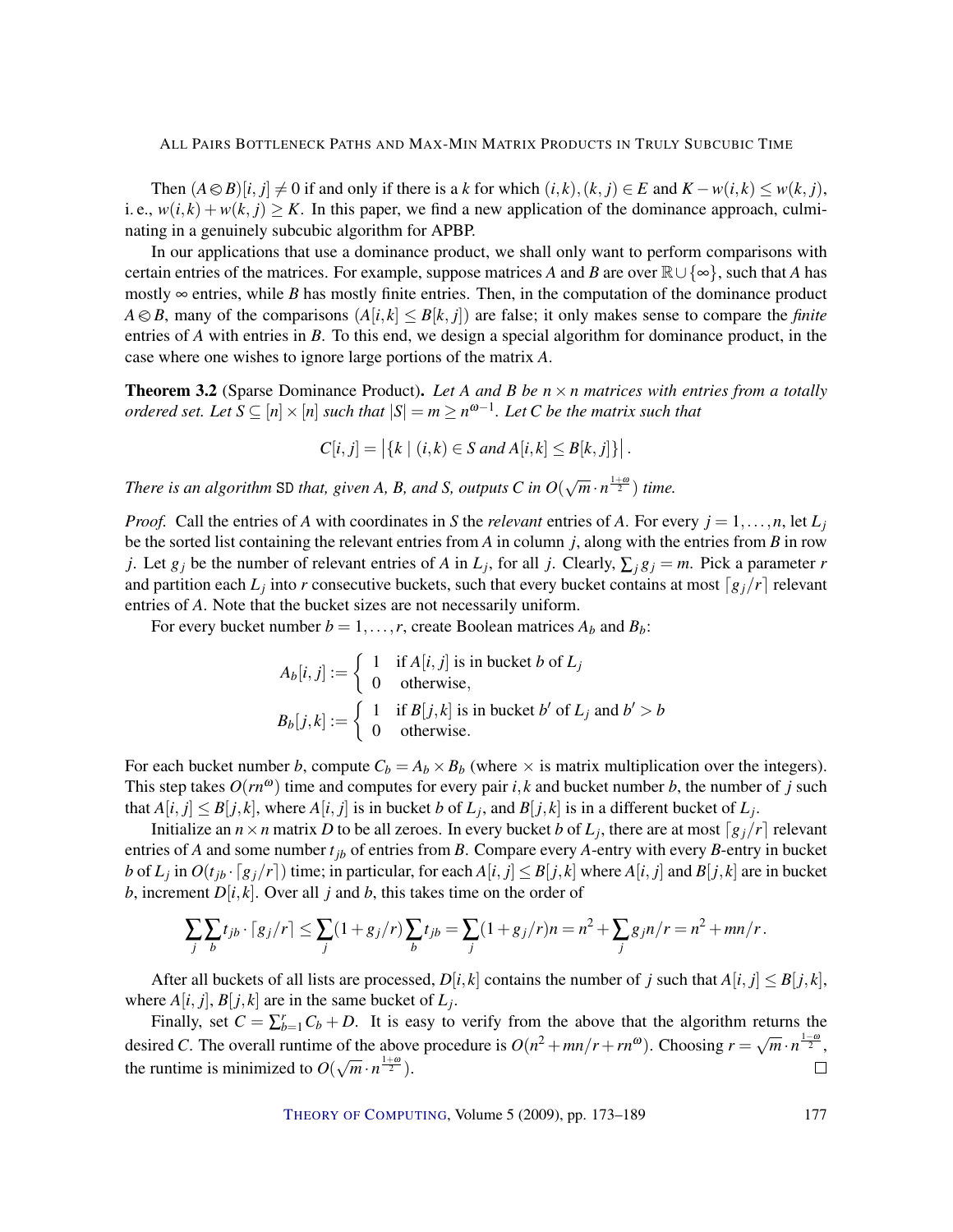<span id="page-5-1"></span>We can give a slightly more general result using a lemma by Huang and Pan [\[14\]](#page-14-6). Fix  $r \in (0,1]$ . Define  $\omega_r$  to be the infimum of all real numbers *s* such that multiplication of an  $n \times n^r$  matrix and an  $n^r \times n$  matrix over a ring can be done in  $O(n^s)$  arithmetic operations. Observe that

$$
\omega_r\leq 2(1-r)+r\omega,
$$

since the product of an  $n \times n^r$  and  $n^r \times n$  matrix can be computed with  $n^{2(1-r)}$  products on pairs of  $n^r \times n^r$ matrices. Building on Coppersmith [\[4\]](#page-13-1), Huang and Pan proved:

<span id="page-5-0"></span>**Lemma 3.3** (Huang and Pan [\[14\]](#page-14-6)). Let  $\alpha = \sup\{0 \le r \le 1 \mid \omega_r = 2 + o(1)\} > 0.294$ . Then for all *d* ≥ *n* α *, one can multiply an n*×*d with a d* ×*n matrix in time*

$$
O(d^{\frac{\omega-2}{1-\alpha}}\cdot n^{\frac{2-\omega\alpha}{1-\alpha}})=O(d^{0.533}n^{1.844}),
$$

*where* ω *is the n*×*n matrix multiplication exponent.*

Corollary 3.4. *There is an*

$$
O\left(\min\left\{n^2 + (|S_A|\cdot|S_B|)^{\frac{\omega-2}{\omega-\alpha-1}}n^{\frac{2-\alpha\omega}{\omega-\alpha-1}}, n^{\omega} + \sqrt{|S_A|\cdot|S_B|} \cdot n^{\frac{\omega-1}{2}}\right\}\right)
$$

*algorithm for sparse dominance product, where*  $S_A$  *and*  $S_B$  *are subsets of*  $[n] \times [n]$ *, and the resulting matrix has*  $C[i, j] = |\{k | A[i, k] \le B[k, j], (i, k) \in S_A, (k, j) \in S_B\}|.$ 

*Proof.* Suppose *A* has *m*<sup>1</sup> relevant entries and *B* has *m*2. Sort each column *k* of *A* and row *k* of *B* together. For each  $k$ , let  $L_k$  be the sorted list for column/row  $k$ . Let  $D$  be a parameter to be chosen later. For every column/row *k*, let  $m_{1k}$  be the number of relevant entries of *A* in  $L_k$ , so that  $\sum_k m_{1k} = m_1$ .

Bucket each list  $L_k$  into consecutive buckets, so that each bucket (except for the last one) has  $m_1/D$ relevant elements of *A*. Compare elements within bucket *b* of list *k* in

$$
\sum_{b}g_{bk}\lceil m_1/D\rceil
$$

where  $g_{bk}$  is the number of relevant *B*-elements in bucket *b* of  $L_k$ . Overall, the runtime is  $O(m_2 + \frac{m_1 m_2}{D})$ .

To handle comparisons between buckets we do the following. Create matrices *C* and *C'* where *C* is  $n \times O(D)$  and *C*<sup> $\prime$ </sup> is  $O(D) \times n$ . The columns of *C* and rows of *C*<sup> $\prime$ </sup> have indices (*k*,*b*) for bucket *b* of *L*<sub>*k*</sub>, provided *L*<sub>*k*</sub> has at least 2 buckets. We set  $C[i,(k,b)]$  to be 1 if  $A[i,k]$  is in bucket *b* of *L*<sub>*k*</sub>. We set  $C'[(k,b'),j]$  to be 1 if  $B[k,j]$  is in some bucket  $b > b'$  of  $L_k$ . Then clearly  $C[i,(k,b)] \cdot C'[(k,b),j] = 1$  iff there is some  $b' > b$  such that  $B[k, j]$  is in bucket  $b'$  of  $L_k$  but  $A[i, k]$  is in bucket  $b < b'$  of  $L_k$  and when we sum these we always count different comparisons. The number of coordinates  $(k, b)$  is at most

$$
\sum_{k:\ L_k \text{ has } \geq 2 \text{ buckets}} \left\lceil \frac{m_{1k}D}{m} \right\rceil \leq D \sum_{k} \frac{m_{1k}}{m_1} + \sum_{k:\ L_k \text{ has } \geq 2 \text{ buckets}} 1 \leq D + D = 2D.
$$

We can compute the product of *C* and *C'* in  $O(\sqrt{\frac{D}{n}})$  $\frac{D}{n}$ ) $\lceil n^{\omega} \rceil$  time. If  $m_1 m_2 \ge n^{\omega+1}$ , the best value for *D* is

$$
m_1m_2/D = Dn^{\omega-1} \implies D = \sqrt{m_1m_2}/n^{\frac{\omega-1}{2}} \geq n.
$$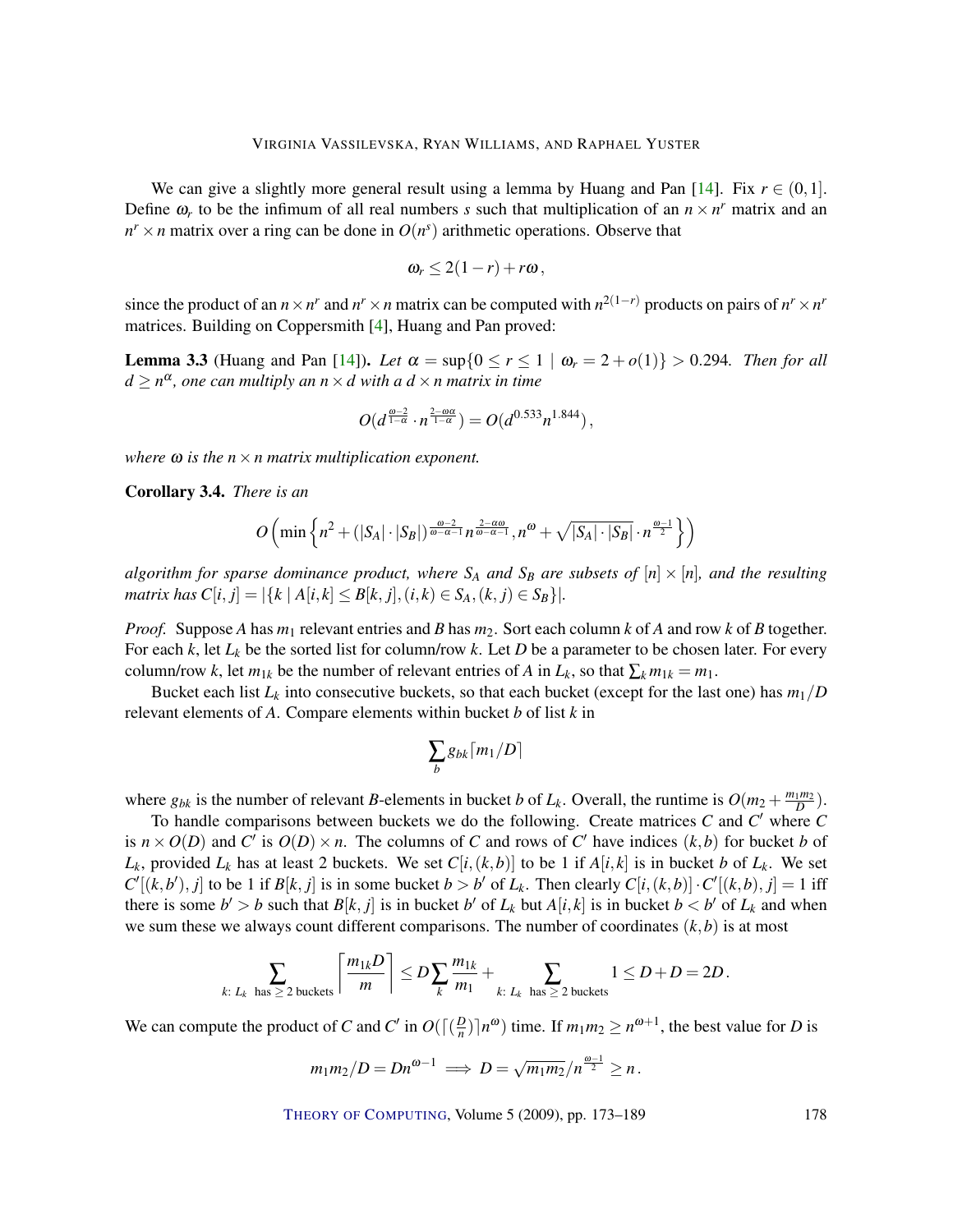<span id="page-6-0"></span>The final runtime is then  $O(\sqrt{m_1 m_2} n^{\frac{\omega-1}{2}})$ .

If  $m_1 m_2 < n^{\omega+1}$ , then the product of *C* and *C'* can be computed in  $O(n^{\omega})$  or  $O(D^{\frac{\omega-2}{1-\alpha}}n^{\frac{2-\alpha\omega}{1-\alpha}})$  time by Lemma [3.3, where the current best value for](#page-5-0)  $\alpha$  is  $\lt$  0.294. In the first case, we set  $D = n$  and the final runtime is  $O(n^{\omega})$ . In the second approach, the best value for *D* is

$$
m_2m_1/D=D^{\frac{\omega-2}{1-\alpha}}n^{\frac{2-\alpha\omega}{1-\alpha}}\implies D=\frac{(m_1m_2)^{\frac{1-\alpha}{\omega-\alpha-1}}}{n^{\frac{2-\alpha\omega}{\omega-\alpha-1}}}.
$$

The final runtime becomes asymptotically

$$
(m_1m_2)^{\frac{\omega-2}{\omega-\alpha-1}}n^{\frac{2-\alpha\omega}{\omega-\alpha-1}} \leq O((m_1m_2)^{0.33}n^{1.21}).
$$

 $\Box$ 

# 4 All Pairs Bottleneck Paths

Armed with the sparse dominance product algorithm, we now turn to the all pairs bottleneck paths problem. We first show how to compute the (max,min)-product of matrices in truly subcubic time. Just as the  $(\min,+)$ -product (or distance product) can be used to find all pairs shortest paths [\[1\]](#page-13-4), the (max,min)-product gives a way to solve APBP.

## 4.1 Max-Min Product

Recall that the (max,min)-product of two matrices *A* and *B* is defined to be the matrix *C* such that  $C[i, j] = \max_k \min\{A[i, k], B[k, j]\}.$  Clearly, the (max,min)-product of two matrices *A* and *B* can be modeled by an APBP computation on a three-layered graph, where the edge weights from the first to the second layer come from *A* and the edge weights from the second to the third layer come from *B*. Moreover, Corollary [4.2](#page-7-0) states that APBP on an *n*[-vertex graph can be solved in roughly the time](#page-7-0) it takes to compute a (max,min)-product of  $n \times n$  matrices. This result follows from a more general result (Theorem [4.1\)](#page-7-1) for *closed semirings* [due to due to Fischer and Meyer \[8\], Furman \[10,](#page-7-1) [11\]](#page-14-10), and Munro [\[20\]](#page-14-11).

A closed semiring is an algebraic structure weaker than a ring, so that  $(R, \oplus, \odot, 0, 1)$  is a closed semiring if all of the following conditions hold:

- (1) *R* is a set with  $0, 1 \in R$  which is closed under the binary operations  $\oplus$  and  $\odot$ ;
- (2)  $\oplus$  is commutative, associative, idempotent, and 0 is an identity under  $\oplus$ ;
- (3)  $\odot$  is associative, distributes over  $\oplus$ , and 1 is an identity under  $\odot$ ;
- (4) 0 is a multiplicative annihilator:  $\forall x \in R : x \odot 0 = 0 \odot x = 0;$
- (5) finally, there is a unary operation  $*$  so that  $a^* = 1 \oplus (a \odot a^*)$  for all  $a \in R$ .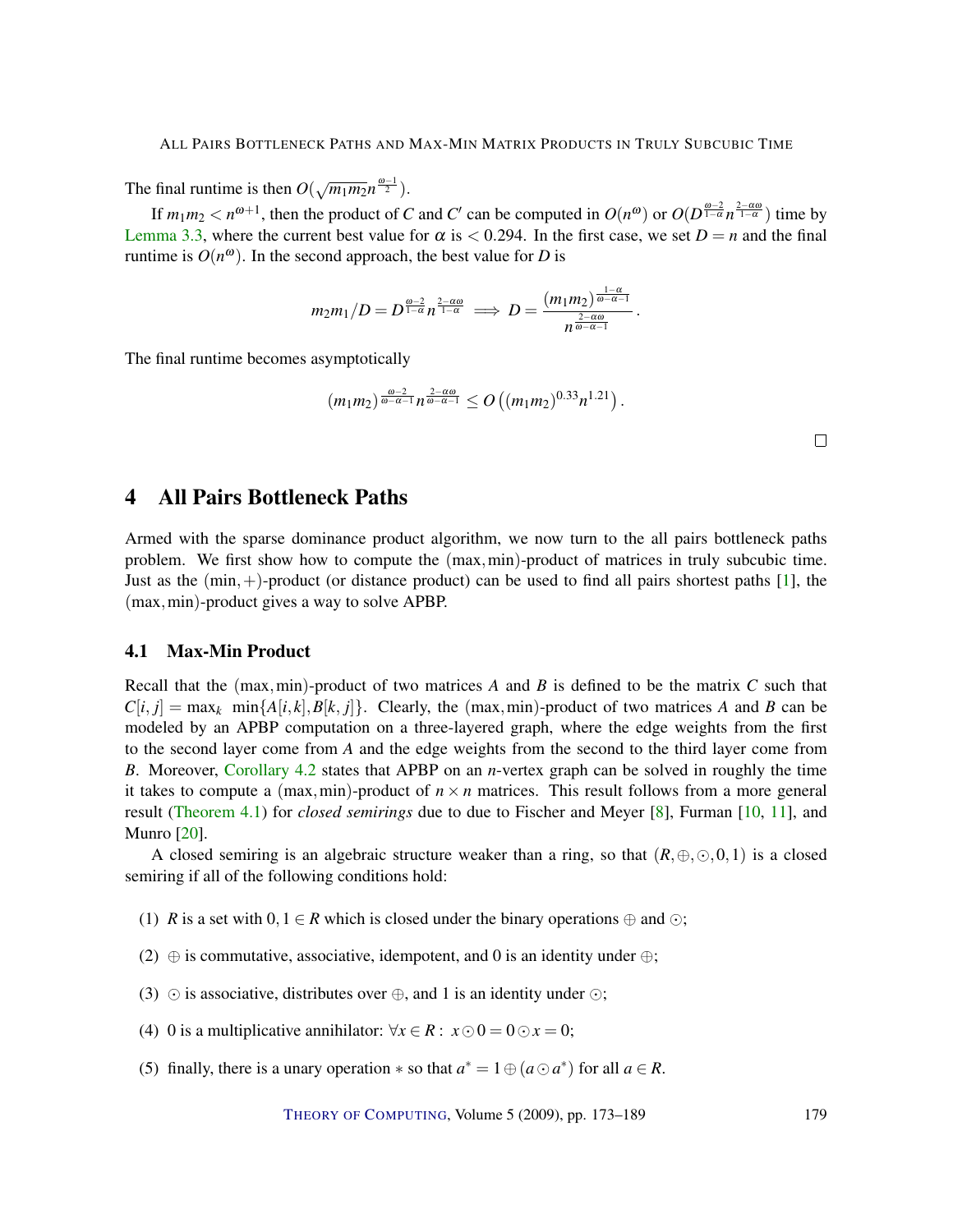#### VIRGINIA VASSILEVSKA, RYAN WILLIAMS, AND RAPHAEL YUSTER

<span id="page-7-2"></span>The *transitive closure* of a square matrix *A* over a closed semiring *R* is always well-defined as the solution  $A^*$  to  $A^* = I \oplus (A \odot A^*)$ , where *I* is the identity matrix over *R*, and the  $\oplus$  and  $\odot$  operations on two matrices X, Y are given by  $(X \oplus Y)[i, j] = X[i, j] \oplus Y[i, j]$ , and  $(X \odot Y)[i, j] = \bigoplus_k (X[i, k] \odot Y[k, j])$ . Under these operations, the set of  $n \times n$  matrices over a closed semiring *R* is also a semiring, with the identity and zero matrices playing the roles of 1 and 0.

<span id="page-7-1"></span>**Theorem 4.1** ([\[8,](#page-14-8) [10,](#page-14-9) [20\]](#page-14-11), [\[1\]](#page-13-4), pp. 204–206). *If the product of two arbitrary n*  $\times$  *n matrices over a closed semiring R can be computed in*  $M(n)$  *time so that*  $M(2n) \geq 4M(n)$ *, then there exists a constant c* such that the time  $T(n)$  to compute the transitive closure of an arbitrary  $n \times n$  matrix over R satisfies  $T(n) \leq cM(n)$ .

Since (R,min,max,∞,−∞) is a closed semiring (it is also known as the *subtropical* semiring), we immediately obtain the following corollary.

<span id="page-7-0"></span>**Corollary 4.2.** Let  $M(n)$  be such that  $M(2n) > 4M(n)$ . If the (max,min)*-product of two arbitrary real*  $n \times n$  matrices is computable in  $M(n)$  time, then the all pairs bottleneck paths problem on an n-vertex *graph can be solved in O*(*M*(*n*)) *time.*

We note that the condition  $M(2n) > 4M(n)$  is not really restrictive. Since we need to write the output,  $M(n) \ge \Omega(n^2)$ . If we assume that  $M(n) = f(n)n^2$  for some nondecreasing function  $f(n)$ , then  $M(2n) = f(2n)(2n)^2 = 4f(2n)n^2 \ge 4f(n)n^2 = 4M(n).$ 

We now show how to compute the  $(max,min)$ -product in truly subcubic time, using the sparse dominance algorithm combined with another idea.

Theorem 4.3 (Max-Min Product). *Given two n*×*n matrices A and B, the matrix C with*

$$
C[i, j] = \max_{k} \min \{A[i, k], B[k, j]\}
$$

can be computed in  $O(n^{2+(\omega/3)})$  time. Moreover, for each pair of indices i, j, the algorithm returns an *index k satisfying*  $\min\{A[i,k], B[k,j]\} = C[i, j]$ .

*Proof.* We first compute for every pair *i*, *j*, the maximum  $A[i, k]$  (over all *k*) such that  $A[i, k] \leq B[k, j]$ , storing the results in a matrix A'. Afterwards, we reverse the roles of A and B, computing for every pair *i*, *j*, the maximum *B*[*k*, *j*] (over all *k*) such that *B*[*k*, *j*]  $\leq$  *A*[*i*, *k*], storing the results in a matrix *B*<sup>*'*</sup>. Then we take

$$
C[i, j] = \max\{A'[i, j], B'[i, j]\}.
$$

Since the above two cases (of computing  $A'$  and  $B'$ ) are symmetric, it suffices to show how to compute  $A'$ , where

$$
A'[i,j] = \max_{k \,:\, A[i,k] \leq B[k,j]} A[i,k].
$$

To do this, we employ a strategy similar to one used to obtain *maximum witnesses* for matrix multi-plication [\[17\]](#page-14-12). In particular, for each  $i, j = 1, \ldots, n$ , we "narrow down" the possible choices for an  $A[i, k]$ such that  $A[i, k] \leq B[k, j]$ , to one of *g* possible entries. This is done by a careful application of  $O(n/g)$ sparse dominance products, in  $O(n^{2+(ω/2)}/\sqrt{g})$  time. Then for each *i*, *j*, we directly check which of the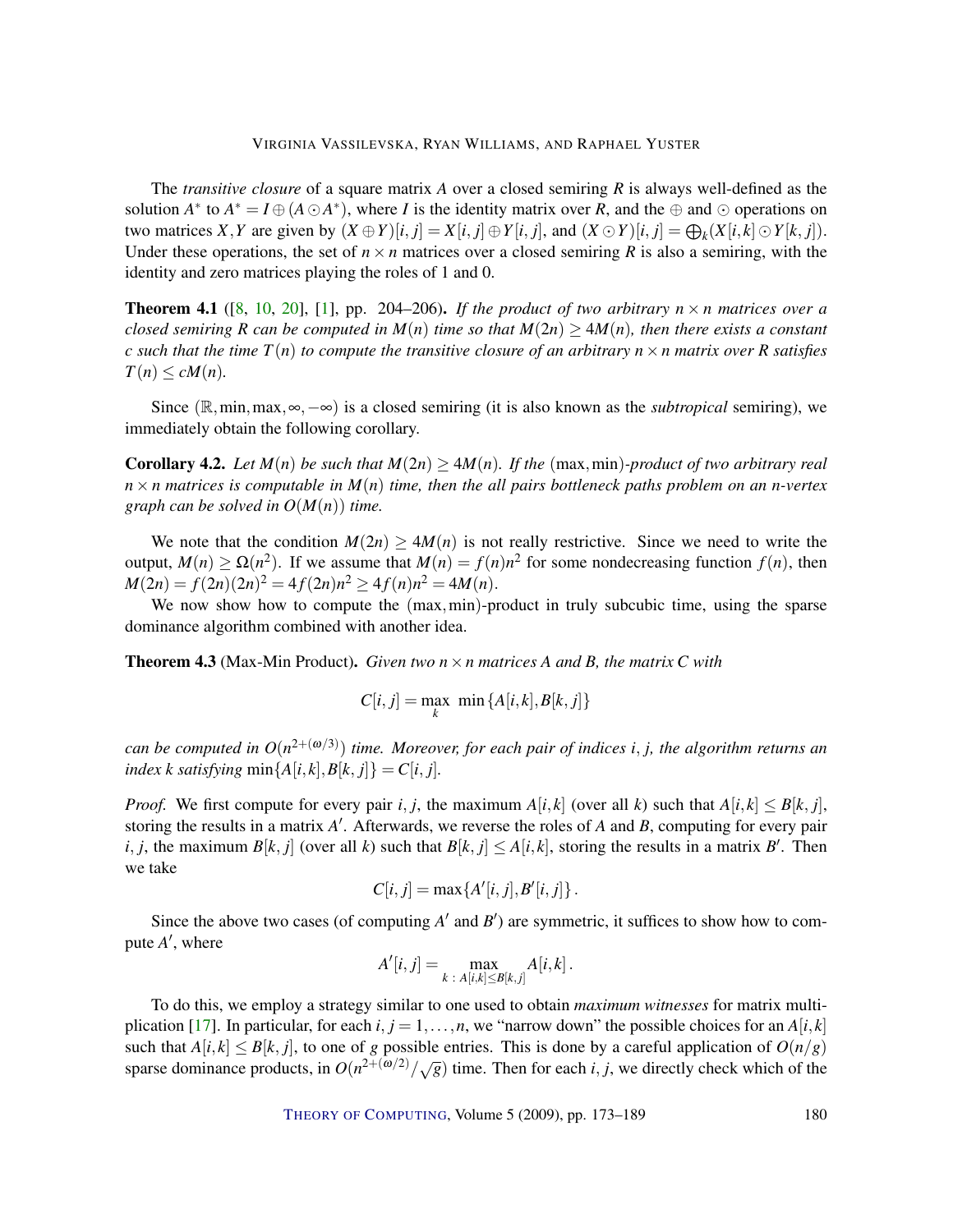<span id="page-8-0"></span>*g* possible entries are valid, if any. This takes  $O(n^2g)$  time. Choosing *g* optimally results in a subcubic time bound.

For every row *i* of matrix *A*, make a sorted list *R<sup>i</sup>* of the entries in that row. Pick a parameter *g*. Partition the entries of each sorted list  $R_i$  into buckets, so that for every  $R_i$  there are  $\lceil n/g \rceil$  buckets with at most *g* entries in each bucket. For every bucket value  $b = 1, \ldots, \lceil n/g \rceil$ , compute  $C_b = SD(A, B, S_b)$ , where SD is the sparse dominance product from [Theorem](#page-4-0) [3.2](#page-4-0) and

$$
S_b = \{(i, j) | A[i, j] \text{ is in bucket } b \text{ of } R_i\}.
$$

Notice that for every bucket value *b*, we have  $|S_b| \leq ng$ . By Theorem [3.2, all matrices](#page-4-0)  $C_b$  can be computed in

$$
O\left(\frac{n}{g} \cdot \sqrt{ng} \cdot n^{\frac{1+\omega}{2}}\right) = O\left(\frac{n^{2+(\omega/2)}}{\sqrt{g}}\right) \text{ time.}
$$

Now for every pair *i*, *j*, we determine the *largest* bucket  $b_{i,j}$  in  $R_i$  for which there exists a  $k$  such that  $A[i,k] \leq B[k,j]$ . (This is obtained by taking the largest  $b_{i,j}$  such that  $C_{b_{i,j}}[i,j] \neq 0$ . Note we can easily compute  $b_{i,j}$  during the computation of the  $C_b$ .) For every  $i, j$ , we then examine the entries in bucket  $b_{i,j}$  of  $R_i$  to obtain the maximum  $A[i,k]$  (and hence the corresponding *k*) such that  $A[i,k] \le B[k,j]$ . Since there are at most *g* entries in a bucket, each pair  $i, j$  can be processed in  $O(g)$  time. Therefore, this last step takes  $O(n^2g)$  time. To pick a value for *g* that minimizes the runtime, we set  $n^2g = n^{2+\omega/2}/\sqrt{g}$ , obtaining  $g = n^{\omega/3}$ . The running time is hence  $O(n^{2+(\omega/3)})$ .  $\Box$ 

Plugging in the best known value for  $\omega$  by Coppersmith and Winograd [\[5\]](#page-13-2), the runtime bound becomes  $O(n^{2.792})$ .

## 4.2 Computing explicit maximum bottleneck paths

By Corollary [4.2](#page-7-0) [we can obtain a matrix representing all pairs bottleneck path weights in an edge](#page-7-0)weighted graph in  $O(n^{2+(\omega/3)})$  time. To be able to compute actual paths, a bit more work is necessary. Since paths can have linear length in general, listing the optimal paths between all pairs of vertices might require cubic time. To tackle this hurdle, we proceed as is common in the shortest paths literature: instead of explicitly representing the optimal paths, we store an  $n \times n$  matrix of *successor* nodes, so that given this matrix, a maximum bottleneck path *P* between any pair of vertices can be recovered in time linear in the length of *P*.

To build the successor matrix, we take an approach analogous to that used by Zwick [\[30\]](#page-15-4) in solving the APSP problem. First, we compute APBP by repeatedly squaring the original adjacency matrix via (max,min)-product, instead of the approach in Aho et al. [\[1\]](#page-13-4). We also record, for every pair of nodes *i*, *j*, the last iteration  $T[i, j]$  of the repeated squaring phase in which the bottleneck edge weight was changed, together with a witness vertex  $w_{ij}$  on a path from *i* to *j*, provided by the (max, min)-product computation in that iteration.

Given an iteration matrix  $T$  and a witness matrix  $w_{ij}$  (derived from a shortest path computation), Zwick  $[30]$  gives a procedure which computes a matrix of successors in  $O(n^2)$  time, and another procedure that, given a matrix of successors and a pair of nodes, returns a simple shortest path between the nodes. Applying his procedures to our setting, we get simple maximum bottleneck paths. The major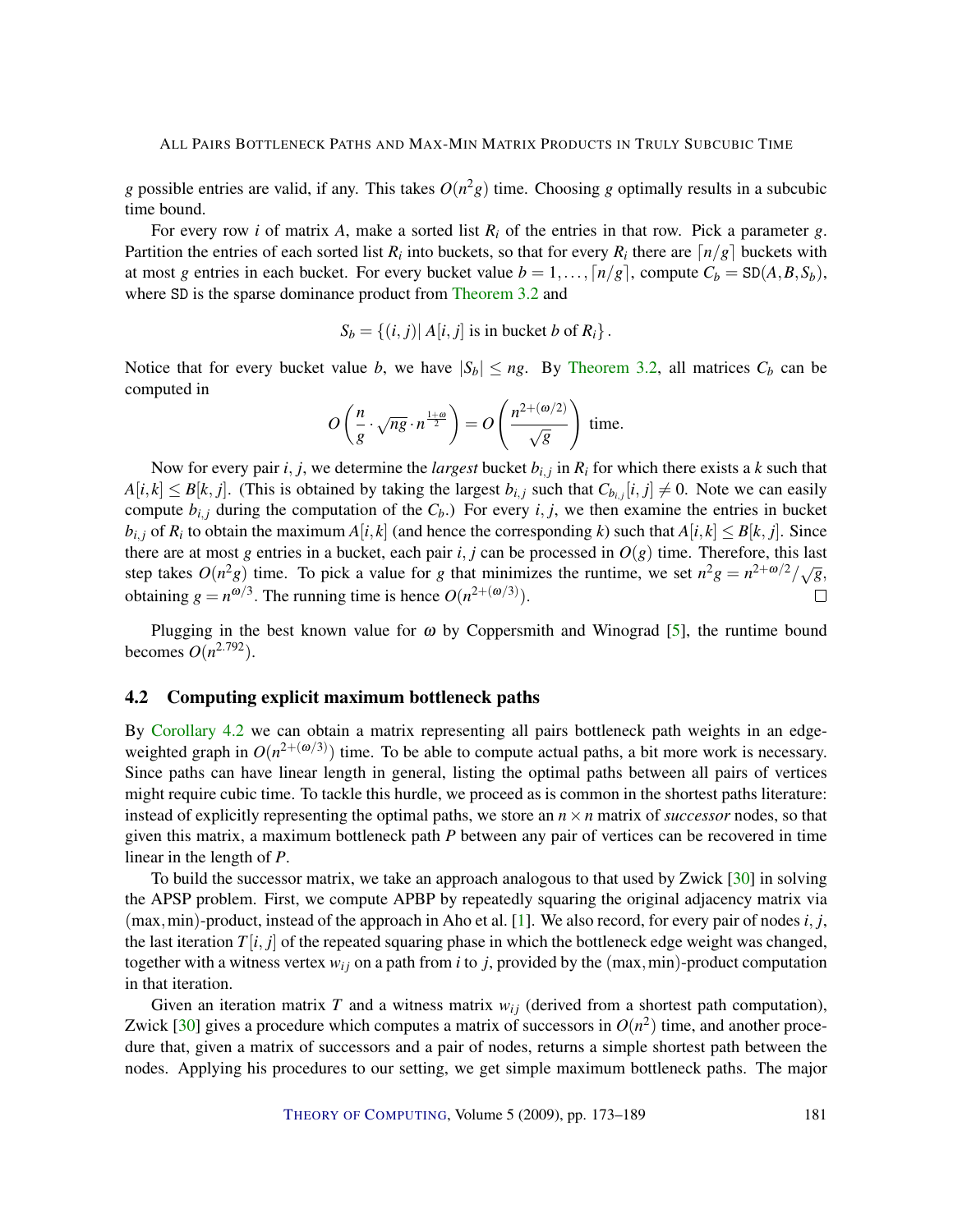<span id="page-9-0"></span>difference here is that our iteration values are obtained by repeated squaring, whereas Zwick's iteration values come from his random sampling algorithm for finding witnesses. We review Zwick's algorithm below.

```
ALGORITHM wit-to-suc(W,T):
S \leftarrow 0for \ell = 0 to logn do T_{\ell} = \{(i, j) | T[i, j] = \ell\}for every (i, j) \in T_0 do S[i, j] = jfor \ell = 1 to logn do
    for each (i, j) \in T_\ell do
         k = w_{ij}while S[i, j] = 0 do
             S[i, j] \leftarrow S[i, k], i \leftarrow S[i, j]return S
```
**Theorem 4.4.** The all pairs bottleneck paths problem can be solved in  $O(n^{2+(ω/3)})$  time. Furthermore, *in O*(*n* 2+(ω/3) log*n*) *time algorithm wit-to-suc computes a successor matrix from which for any i*, *j a simple maximum bottleneck path between i and j can be recovered in*  $O(\ell)$  *time, where*  $\ell$  *is the length of the returned path.*

*Proof.* Let  $w_{ij}$  and  $T[i, j]$  for all vertex pairs  $i, j$  be provided by repeated squaring of the adjacency matrix using  $(max,min)$ -product.

Consider algorithm wit-to-suc. Let *S* be the matrix of successors that the algorithm computes. The algorithm processes vertex pairs  $(i, j)$  in increasing order of their iteration numbers  $T[i, j]$ . The idea is that if *k* is a witness for  $(i, j)$ , then  $T[i, k]$  is an earlier iteration of the squaring than  $T[i, j]$ , and hence  $S[i, k]$  would be set before  $S[i, j]$  is processed.

We claim by induction that after a value  $S[i, j]$  is set, matrix *S* stores a simple maximum bottleneck path from *i* to *j* which can be recovered by following successors one by one. Our argument is similar to that of Zwick [\[30\]](#page-15-4).

At iteration 0 of the algorithm, all pairs whose maximum bottleneck path is an edge are fixed. Suppose that at the iteration in which vertex pair  $(i, j)$  is processed, the claim holds for all vertex pairs  $(k, l)$  that have been processed before  $(i, j)$  (and hence which have a nonzero  $S[k, l]$  value). Now consider the iteration in which  $(i, j)$  is processed. Let  $k = w_{ij}$ . Since  $S[i, k]$  is set, we can use its successor value to set  $S[i, j]$  since we know that a maximum bottleneck path goes through k. We then take  $S[i, j]$  and if its successor on the path to *j* has not been set, we set it to match  $S[S[i, j], k]$ . We continue processing consecutive successors similarly, until we encounter some  $i_0$  for which  $S[i_0, j]$  is set ( $i_0$  exists as  $k$  is such a vertex). Since it is set, and the path from *i* to *k* is simple (by induction),  $S[i_0, j]$  must have been set before  $(i, j)$  is processed. Hence by induction, the path from  $i<sub>0</sub>$  to  $j$  is simple and all successors for vertices on that path to *j* are set. But since no successors for vertices between *i* and  $i_0$  were set, then the paths  $i$  to  $i<sub>0</sub>$  and  $i<sub>0</sub>$  to  $j$  are simple and nonoverlapping, and the overall path is simple and a maximum bottleneck path. Furthermore, now the successors of all vertices on the simple path are set in the *S* matrix.

The algorithm for determining successors from witnesses takes  $O(n^2)$  time. Given a matrix of successors, obtaining the actual path from *i* to *j* is straightforward: find  $S[i, j]$  and then recursively obtain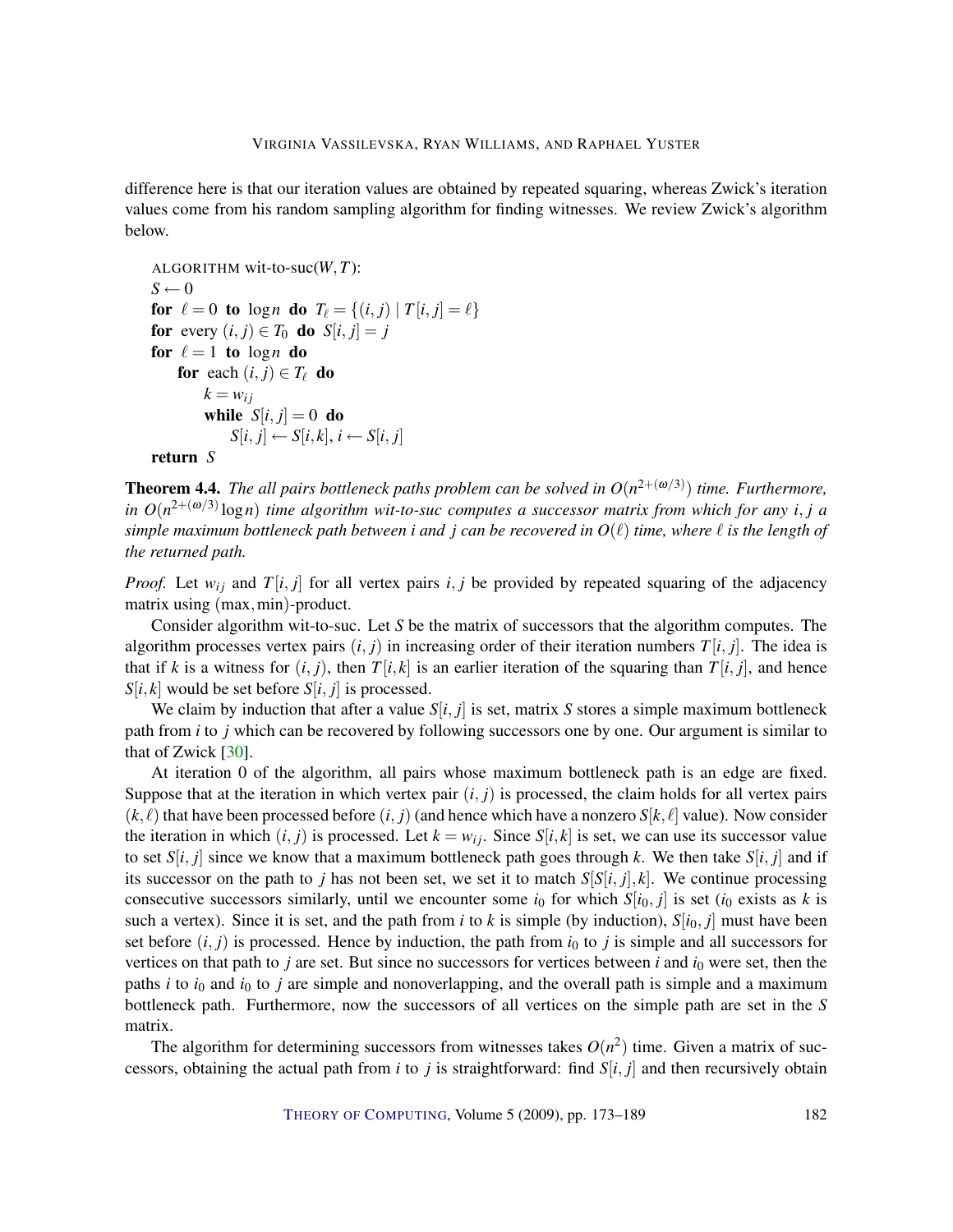$\Box$ 

<span id="page-10-0"></span>the path from  $S[i, j]$  to *j*. This clearly takes time linear in the length of the path.

# 5 All Pairs Bottleneck Shortest Paths

We first recall the well-known *short-path–long-path method* [\[30,](#page-15-4) [12,](#page-14-0) [2\]](#page-13-0). This method is quite general and is used to tackle various all pairs path problems.

## 5.1 The short-path–long-path method

All pairs path problems can often be viewed as problems of computing the transitive closure of a given (adjacency) matrix over a given algebraic structure. The given algebraic structure consists of a set of elements *R* and two binary operations  $\oplus$  :  $R \times R \to R$  and  $\odot$  :  $R \times R \to R$  (where  $\oplus$  is commutative) so that the  $(\oplus, \odot)$  product of two  $n \times n$  matrices *A* and *B* is well-defined as

$$
(A \odot B)[i, j] = \bigoplus_{k \in [n]} A[i, k] \odot B[k, j].
$$

For instance, APSP is the problem of computing the transitive closure of a nonnegative real matrix with 0s on the diagonal, over the  $(min,+)$ -semiring (also called *tropical*); APBP is the problem of computing the transitive closure of a real matrix with  $\infty$ s on the diagonal over the (max,min)-semiring (also called *subtropical*). The short-path–long-path method is particularly useful in cases when the  $\odot$ operation in the underlying algebraic structure is not necessarily associative or commutative, or if it does not fully distribute over  $\oplus$  (see e.g. [\[27\]](#page-15-8)). In such a case, computing the transitive closure of an  $n \times n$  matrix seems to require *n* iterations of the product (hence taking  $\Omega(n^3)$  operations), whereas computing the transitive closure over a semiring, for instance, can be done in asymptotically the same time as computing the matrix product [\[8\]](#page-14-8). The method also applies when the all pairs path problem is not necessarily a transitive closure problem, but for which computing  $n \left( \bigoplus, \odot \right)$  matrix products can be used to solve the problem (see e.g.  $[2]$ ). This is the case for the all pairs bottleneck shortest paths problem.

In the method one first chooses a parameter  $\ell < n$  and iteratively computes the underlying  $(\oplus, \odot)$ matrix product on  $\ell$  pairs of matrices, obtaining each consecutive pair from the previously computed products. This computation allows one to obtain best paths of length at most  $\ell$  between all pairs of vertices, possibly collecting other information to be used later. A common instance of the product iteration phase is just computing the  $\ell$ -th power of the adjacency matrix. This first phase of the method takes  $O(M(n)\ell)$  time, where  $M(n)$  is the time to compute the particular matrix product.

After this the following lemma is used to obtain in  $O(n^2\ell)$  time a set of  $O((n \log n)/\ell)$  vertices hitting all shortest paths between pairs of vertices at distance  $\ell$ . The lemma follows directly from the analysis of the greedy algorithm for hitting set.

**Lemma 5.1** ([\[18,](#page-14-13) [15,](#page-14-14) [25\]](#page-15-9)). *Given a collection of N subsets of*  $\{1, \ldots, n\}$ *, each of size*  $\ell$ *, one can find in*  $O(N\ell)$  *time a set of at most*  $\frac{n(1+\ln N)}{\ell}$  *elements of*  $\{1,\ldots,n\}$  *hitting every one of the subsets.* 

An easy way to achieve the above performance bounds by a randomized algorithm is to sample a set of  $(cn \ln N)/\ell$  elements from  $\{1,\ldots,n\}$  independently, uniformly at random for a constant  $c > 1$ . By a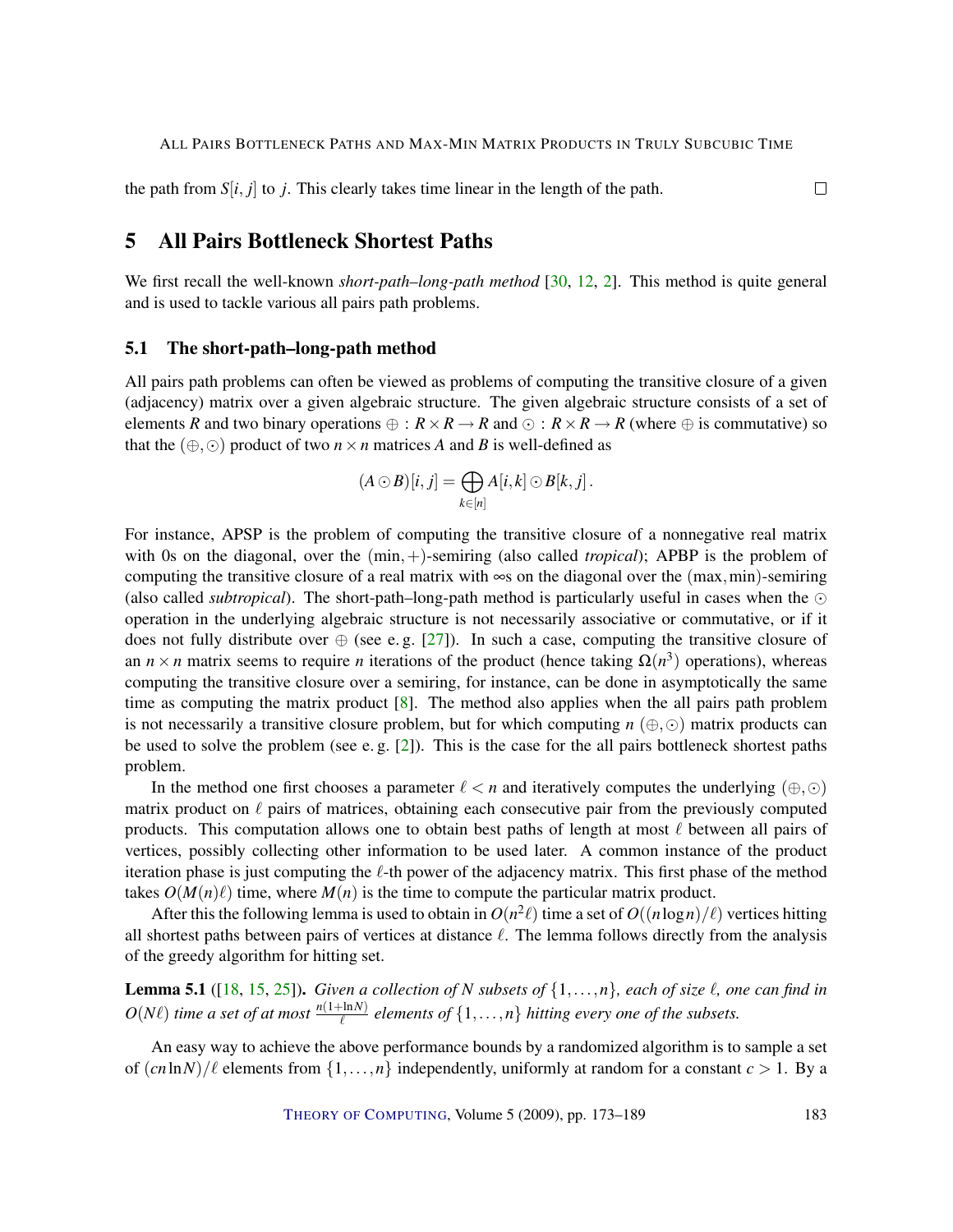<span id="page-11-1"></span>standard argument one can show that such a sample is a hitting set with probability at least 1−1/*N c*−1 (cf. [\[30\]](#page-15-4)).

After obtaining the hitting set, one argues that for any pair of vertices a best path of length  $\geq \ell$  (if one exists) must contain a node from the hitting set. One designs an algorithm for the single source version of the path problem, running in, say,  $T(n)$  time. Then one runs this algorithm from all nodes in the hitting set in  $O((nT(n)\log n)/\ell)$  time (possibly in both directions). Finally, one combines the results in  $O((n^3 \log n)/\ell)$  time by considering every pair of nodes and every possible midpoint from the hitting set.

Suppose  $T(n) = O(n^2)$  as is with most problems to which Dijkstra's algorithm applies. Then the overall running time is minimized when

$$
M(n)\ell=\frac{n^3\log n}{\ell}, \quad \ell=\sqrt{\frac{n^3}{M(n)}\log n},
$$

and the runtime becomes

$$
O\left(n^{1.5}\sqrt{M(n)\log n}\right).
$$

## 5.2 An algorithm for APBSP

<span id="page-11-0"></span>We first give an algorithm for the single source version of the bottleneck shortest paths problem (SSBSP).

**Lemma 5.2.** *SSBSP on a graph with m edges and n nodes can be solved in*  $O(m+n)$  *time.* 

*Proof.* The algorithm is an adaptation of breadth-first search. Let  $G = (V, E, w)$  be the given edgeweighted graph and *s* the source node. We will maintain a set  $Q_i$  which at each stage *i* will contain nodes at (unweighted) distance *i* from *s*. The set needs to support insert, pop an element, go through the elements one by one. A linked list suffices to support all of these operations in  $O(1)$  time.

Every node  $\nu$  in the graph has a bit visited( $\nu$ ) which is set if and only if an edge from an in-neighbor of *v* to *v* has been traversed. Node *v* has values  $d(v)$  and  $b(v)$  associated with it. Value  $d(v)$  will be the (unweighted) shortest distance from *s* to *v* and  $b(v)$  will be the maximum bottleneck edge on a shortest path from *s* to the *v*. Originally,  $d(v) = \infty$  for  $v \neq s$  and  $d(s) = 0$ ,  $b(v) = -\infty$  for all  $v \neq s$  and  $b(s) = \infty$ , visited(*v*) = 0 for all  $v \neq s$ , visited(*s*) = 1.

We begin by inserting each out-neighbor *v* of *s* into  $Q_1$ . We set  $d(v) = 1$ ,  $b(v) = w(s, v)$  and visited( $v$ ) = 1. We then process  $Q_1$ .

To process  $Q_i$ , repeat: pop a node  $v$  from  $Q_i$ ; for all out-neighbors  $u$  of  $v$ :

- if *u* is not visited, insert *u* into  $Q_{i+1}$ , set  $d(u) = i+1$ ,  $b(u) = \max\{b(u), \min\{b(v), w(v, u)\}\}$ , and visited $(u) = 1$ .
- else if *u* is visited and if  $d(u) = i + 1$ , set  $b(u) = \max\{b(u), \min\{b(v), w(v, u)\}\}.$

When  $Q_i$  is empty, process  $Q_{i+1}$  if  $Q_{i+1}$  is nonempty.

Correctness follows by induction: if the bottlenecks for nodes in *Qi*−<sup>1</sup> are correct, then since every path of length *i* from *s* to *u* must be of the form  $P_{sv}$  followed by  $(v, u)$  where  $P_{sv}$  is a path of length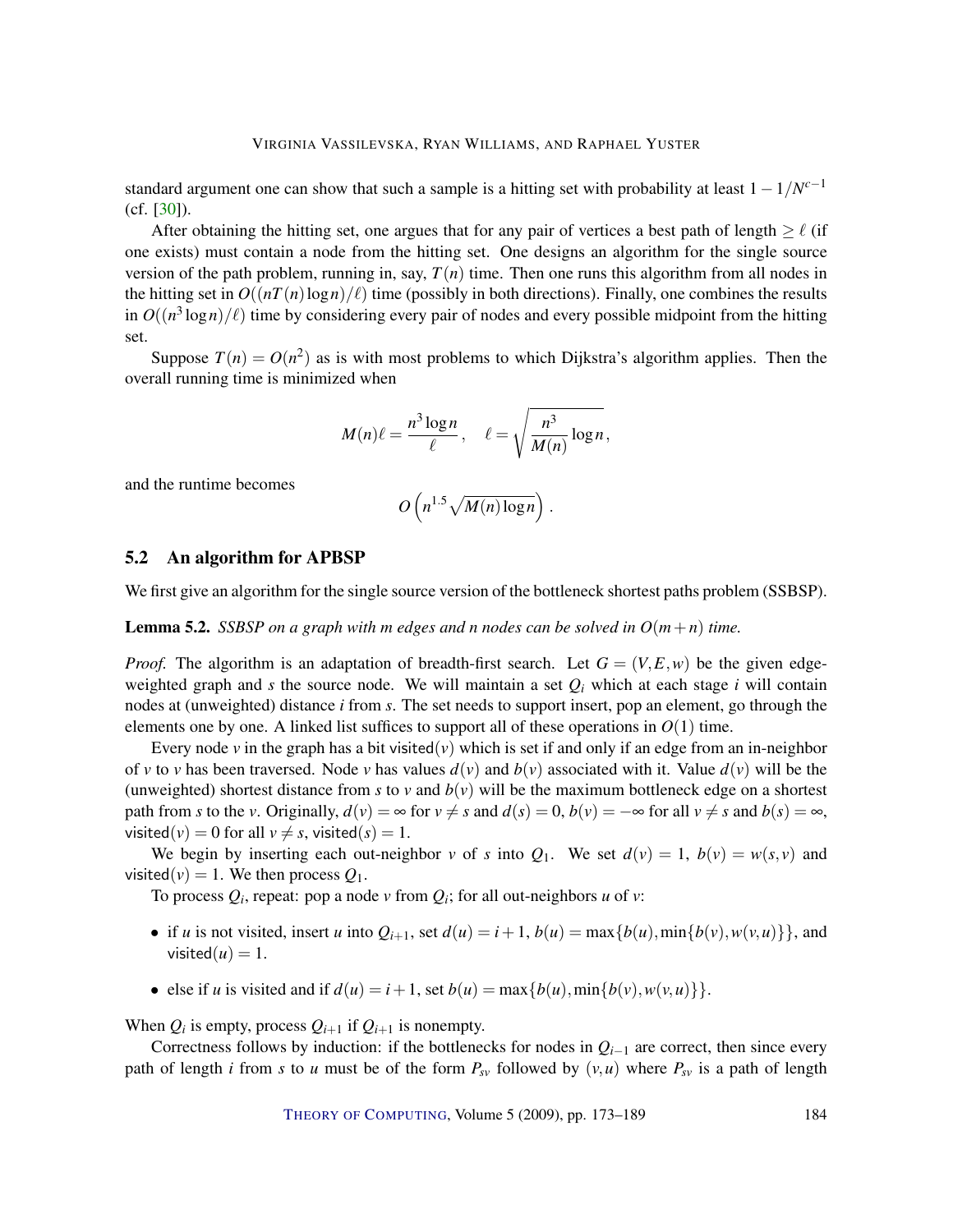*i*−1 and  $(v, u) \in E$ , going through all nodes  $v \in Q_{i-1}$  and setting  $b(u) = \max\{b(u), \min\{b(v), w(v, u)\}\}\$ computes the correct bottleneck weight.

The running time of the algorithm is  $O(m+n)$  since we go through each edge at most once and a node is only accessed via an incoming edge or when popping it from a set *Q<sup>i</sup>* .  $\Box$ 

Now we can apply the short-path–long-path method to prove:

**Theorem 5.3.** APBSP on an n-node graph can be solved in  $O(n^{\frac{15+\omega}{6}}\sqrt{150})$  $\overline{\log n}$ )  $\leq O(n^{2.896})$  *time.* 

*Proof.* In our application of the method, the matrix product we use is the (max,min)-product, taking time  $M(n) = O(n^{2+(ω/3)})$  per iteration. Let  $G = (V, E, w)$  be the given edge-weighted graph. Its adjacency matrix *A* is defined as follows for  $j, k \in [n]$ :

$$
A[j,k] = \begin{cases} \infty & \text{if } j = k, \\ w(j,k) & \text{if } (j,k) \in E, \\ -\infty & \text{otherwise.} \end{cases}
$$

For a parameter  $\ell$ , we iterate the (max,min)-product on the adjacency matrix  $\ell$  times as follows. At each iteration  $i = 1, ..., \ell$  we have a matrix  $D^i$  containing the unweighted distance between any two nodes at distance at most *i*, and a matrix  $A^{i-1}$  which contains bottleneck values from iteration *i* − 1. In iteration 1 we have  $A^0$  and  $D^1$  as follows: for  $j, k \in [n]$ ,

$$
A^{0}[j,k] = \begin{cases} \infty & \text{if } j = k \\ -\infty & \text{otherwise,} \end{cases} \quad \text{and} \quad D^{1}[i,j] = \begin{cases} 1 & \text{if } (i,j) \in E, \\ 0 & \text{if } i = j, \\ \infty & \text{otherwise.} \end{cases}
$$

At each iteration *i*, we compute  $C^i = A^{i-1} \odot A$  (where  $\odot$  is the (max, min)-product). After computing  $C^i$ , we set for all  $j, k \in [n]$ 

$$
D^{i+1}[j,k] = \begin{cases} D^{i}[j,k] & \text{if } D^{i}[j,k] < \infty, \\ i & \text{if } C^{i}[j,k] > -\infty \text{ and } D^{i}[j,k] = \infty, \\ \infty & \text{otherwise.} \end{cases}
$$

After  $D^{i+1}$  is computed, we create  $A^i$  by setting for all  $j, k \in [n]$ 

$$
A^{i}[j,k] = \begin{cases} C^{i}[j,k] & \text{if } D^{i+1}[j,k] = i, \\ -\infty & \text{otherwise.} \end{cases}
$$

 $A^{i}[j,k]$  is the maximum bottleneck edge weight on a path from *j* to *k* of length *i* if *i* is the shortest distance between *j* and *k*. Over all  $i = 1, ..., \ell$ , computing all  $A^i$  and  $D^{i+1}$  takes  $O(\ell n^{2+(\omega/3)})$  time.

The short-path–long-path method requires that we find a hitting set *S* in  $O(\ell n^2)$  time and do SSBSP from all nodes in *S*. By Lemma [5.2](#page-11-0) this takes  $O(n^3 \log n/\ell)$  [time. We obtain all distances and bottlenecks](#page-11-0) by combining the results in  $O(n^3 \log n/\ell)$  time as given by the method. We set

$$
\ell = \sqrt{\frac{n^3}{M(n)} \log n} = n^{\frac{3-\omega}{6}} \sqrt{\log n},
$$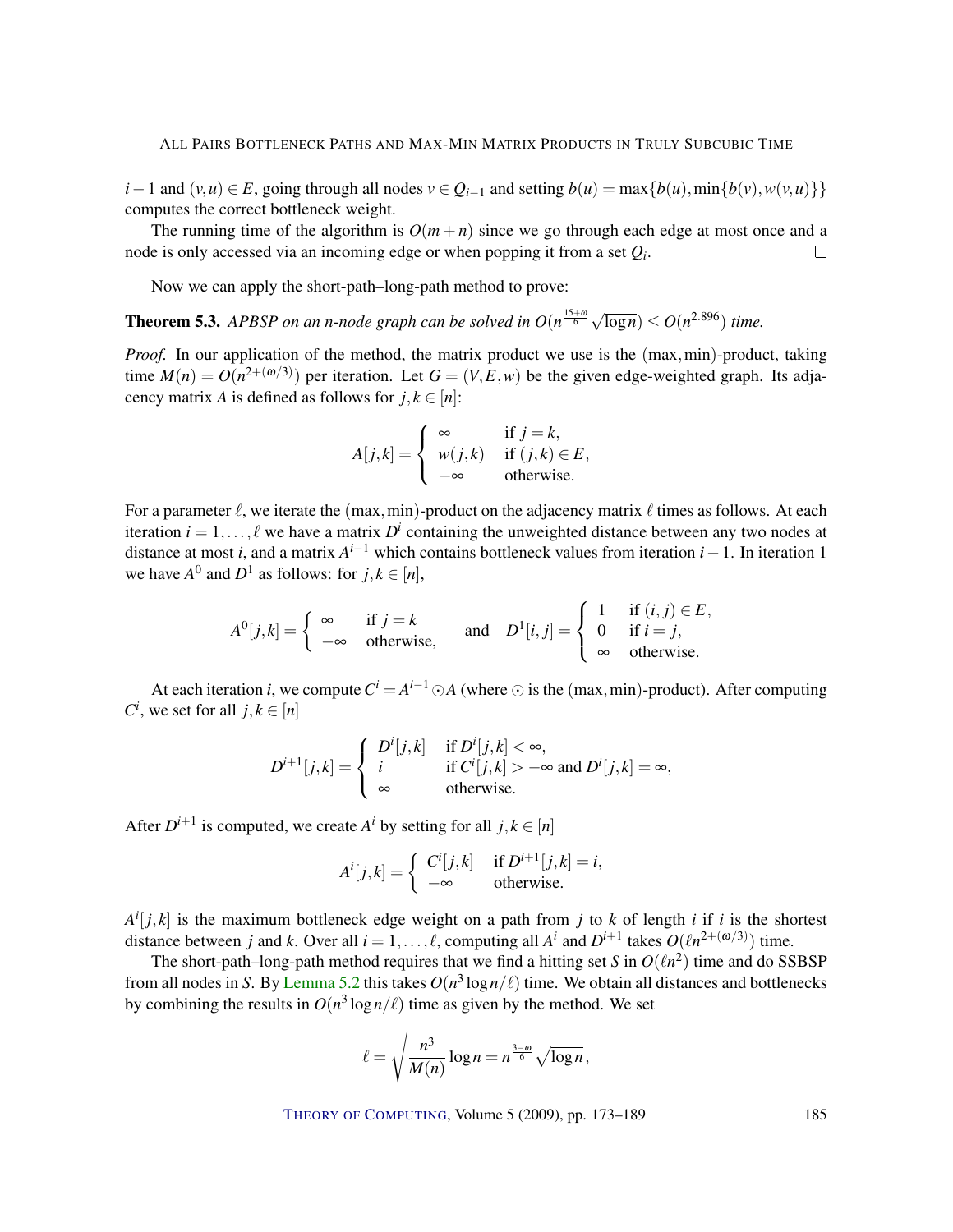<span id="page-13-5"></span>and the runtime becomes

$$
O\left(n^{1.5}\sqrt{M(n)\log n}\right) = O(n^{\frac{15+\omega}{6}}\sqrt{\log n}) = O(n^{2.896}).
$$

# 6 Conclusion

We have provided the first truly subcubic algorithms for all pairs bottleneck paths and all pairs bottleneck shortest paths in general dense graphs, with no restrictions on edge weights or edge directions. Our approach combines several different ingredients from past work, along with a few new ideas, to reduce the problem of computing the (max,min) matrix product to a small collection of 0-1 matrix products. Timothy Chan (personal communication) has observed that the running time of our algorithm can be slightly improved (from  $n^{2.792}$  to  $n^{2.781}$ ) by using fast rectangular matrix multiplication [\[4,](#page-13-1) [14\]](#page-14-6). More recently, Duan and Pettie [\[6\]](#page-14-15) have extended our techniques to show that the (max,min) matrix product can be computed in  $O(n^{(3+\omega)/2}) = O(n^{2.688})$  time, the best known time for computing the dominance product. It is still an open problem whether the dominance or (max,min)-products can be computed in  $O(n^{\omega})$  time.

The most pressing question from our work is if the ideas from our (max,min) matrix product algorithm can be extended further to obtain a  $O(n^{3-\delta})$  algorithm for the  $(\min, +)$  matrix product (that is, the distance product). Note we already know that the dominance approach can be used to obtain the *k most significant bits* of the distance product in  $O(2^k n^{(3+\omega)/2})$  time [\[28\]](#page-15-7). An affirmative answer would immediately imply a truly subcubic APSP algorithm for general graphs, resolving a longstanding and prominent open problem.

Acknowledgments. The authors would like to thank the anonymous referees for their valuable comments.

# References

- <span id="page-13-4"></span>[1] A. V. AHO, J. E. HOPCROFT, AND J. ULLMAN: *The Design and Analysis of Computer Algorithms*. Addison-Wesley Longman Publishing Co., Boston, MA, 1974. [179,](#page-6-0) [180,](#page-7-2) [181](#page-8-0)
- <span id="page-13-0"></span>[2] T. M. CHAN: More algorithms for all-pairs shortest paths in weighted graphs. In *Proc. 39th STOC*, pp. 590–598. ACM Press, 2007. [\[STOC:1250790.1250877\]](http://portal.acm.org/citation.cfm?id=1250790.1250877). [174,](#page-1-0) [183](#page-10-0)
- <span id="page-13-3"></span>[3] T. M. CHAN: All-pairs shortest paths with real weights in  $O(n^3/\log n)$  time. Algorithmica, 50(2):236–243, 2008. [\[Algorithmica:px2741688g4p4l18\]](http://springerlink.metapress.com/link.asp?id=px2741688g4p4l18). [176](#page-3-1)
- <span id="page-13-1"></span>[4] D. COPPERSMITH: Rectangular matrix multiplication revisited. *J. Complexity*, 13(1):42–49, 1997. [\[doi:10.1006/jcom.1997.0438\]](http://dx.doi.org/10.1006/jcom.1997.0438). [175,](#page-2-1) [178,](#page-5-1) [186](#page-13-5)
- <span id="page-13-2"></span>[5] D. COPPERSMITH AND S. WINOGRAD: Matrix multiplication via arithmetic progressions. *J. Symbolic Comput.*, 9(3):251–280, 1990. [\[doi:10.1016/S0747-7171\(08\)80013-2\]](http://dx.doi.org/10.1016/S0747-7171(08)80013-2). [175,](#page-2-1) [181](#page-8-0)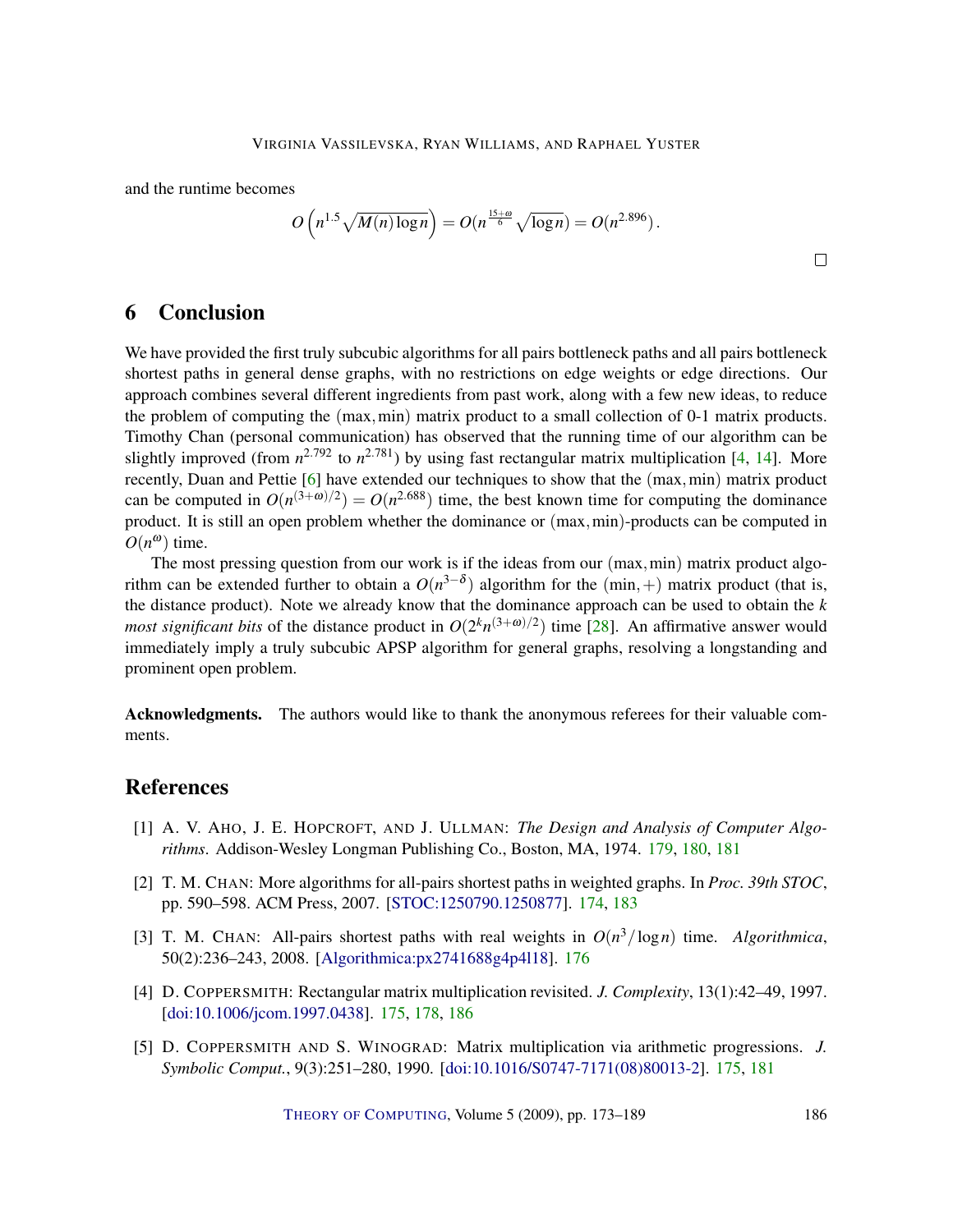- <span id="page-14-15"></span>[6] R. DUAN AND S. PETTIE: Fast algorithms for  $(max,min)$ -matrix multiplication and bottleneck shortest paths. In *Proc. 19th SODA*, pp. 384–391. ACM Press, 2009. [\[SODA:1496770.1496813\]](http://portal.acm.org/citation.cfm?id=1496770.1496813). [186](#page-13-5)
- <span id="page-14-4"></span>[7] D. DUBOIS AND H. PRADE: *Fuzzy Sets and Systems: Theory and Applications*. Academic Press, 1980. [175](#page-2-1)
- <span id="page-14-8"></span>[8] M. J. FISCHER AND A. R. MEYER: Boolean matrix multiplication and transitive closure. In *Proc. 12th FOCS*, pp. 129–131. IEEE Comp. Soc. Press, 1971. [179,](#page-6-0) [180,](#page-7-2) [183](#page-10-0)
- <span id="page-14-3"></span>[9] M. L. FREDMAN AND R. E. TARJAN: Fibonacci heaps and their uses in improved network optimization algorithms. *J. ACM*, 34(3):596–615, 1987. [\[JACM:28869.28874\]](http://portal.acm.org/citation.cfm?id=28869.28874). [174](#page-1-0)
- <span id="page-14-9"></span>[10] M. E. FURMAN: Applications of a method of fast multiplication of matrices in the problem of finding the transitive closure of a graph. *Dokl. Akad. Nauk SSSR (in Russian)*, 194:524, 1970. [179,](#page-6-0) [180](#page-7-2)
- <span id="page-14-10"></span>[11] M. E. FURMAN: Applications of a method of fast multiplication of matrices in the problem of finding the transitive closure of a graph. *Soviet Math. Dokl. (in English)*, 11(5):1252, 1970. [179](#page-6-0)
- <span id="page-14-0"></span>[12] Z. GALIL AND O. MARGALIT: All pairs shortest paths for graphs with small integer length edges. *J. Comput. System Sci.*, 54:243–254, 1997. [\[JCSS:10.1006/jcss.1997.1385\]](http://dx.doi.org/10.1006/jcss.1997.1385). [174,](#page-1-0) [183](#page-10-0)
- <span id="page-14-2"></span>[13] T. C. HU: The maximum capacity route problem. *Oper. Res.*, 9(6):898–900, 1961. [174](#page-1-0)
- <span id="page-14-6"></span>[14] X. HUANG AND V. Y. PAN: Fast rectangular matrix multiplication and applications. *J. Complexity*, 14(2):257–299, 1998. [\[doi:10.1006/jcom.1998.0476\]](http://dx.doi.org/10.1006/jcom.1998.0476). [175,](#page-2-1) [178,](#page-5-1) [186](#page-13-5)
- <span id="page-14-14"></span>[15] D. S. JOHNSON: Approximation algorithms for combinatorial problems. *J. Comput. System Sci.*, 9:256–278, 1974. [\[JCSS:10.1016/S0022-0000\(74\)80044-9\]](http://dx.doi.org/10.1016/S0022-0000(74)80044-9). [183](#page-10-0)
- <span id="page-14-5"></span>[16] D. KARGER, D. KOLLER, AND S. PHILLIPS: Finding the hidden path: Time bounds for all-pairs shortest paths. *SIAM J. Comput.*, 22(6):1199–1217, 1993. [\[SICOMP:10.1137/0222071\]](http://dx.doi.org/10.1137/0222071). [175](#page-2-1)
- <span id="page-14-12"></span>[17] M. KOWALUK AND A. LINGAS: LCA queries in directed acyclic graphs. In *Proc. 32nd Int. Colloq. Autom Lang. Program. (ICALP)*, volume 3580, pp. 241–248. Springer-Verlag, 2005. [\[ICALP:252dpgap58fdhchf\]](http://springerlink.metapress.com/link.asp?id=252dpgap58fdhchf). [180](#page-7-2)
- <span id="page-14-13"></span>[18] L. Lovász: On the ratio of optimal integral and fractional covers. *Discrete Math.*, 13:383–390, 1975. [\[doi:10.1016/0012-365X\(75\)90058-8\]](http://dx.doi.org/10.1016/0012-365X(75)90058-8). [183](#page-10-0)
- <span id="page-14-7"></span>[19] J. MATOUŠEK: Computing dominances in  $E<sup>n</sup>$ . Inform. Process. Lett., 38(5):277-278, 1991. [\[IPL:10.1016/0020-0190\(91\)90071-O\]](http://dx.doi.org/10.1016/0020-0190(91)90071-O). [175,](#page-2-1) [176](#page-3-1)
- <span id="page-14-11"></span>[20] J. I. MUNRO: Efficient determination of the transitive closure of a directed graph. *Inform. Process. Lett.*, 1(2):56–58, 1971. [\[IPL:10.1016/0020-0190\(71\)90006-8\]](http://dx.doi.org/10.1016/0020-0190(71)90006-8). [179,](#page-6-0) [180](#page-7-2)
- <span id="page-14-1"></span>[21] M. POLLACK: The maximum capacity through a network. *Oper. Res.*, 8(5):733–736, 1960. [174](#page-1-0)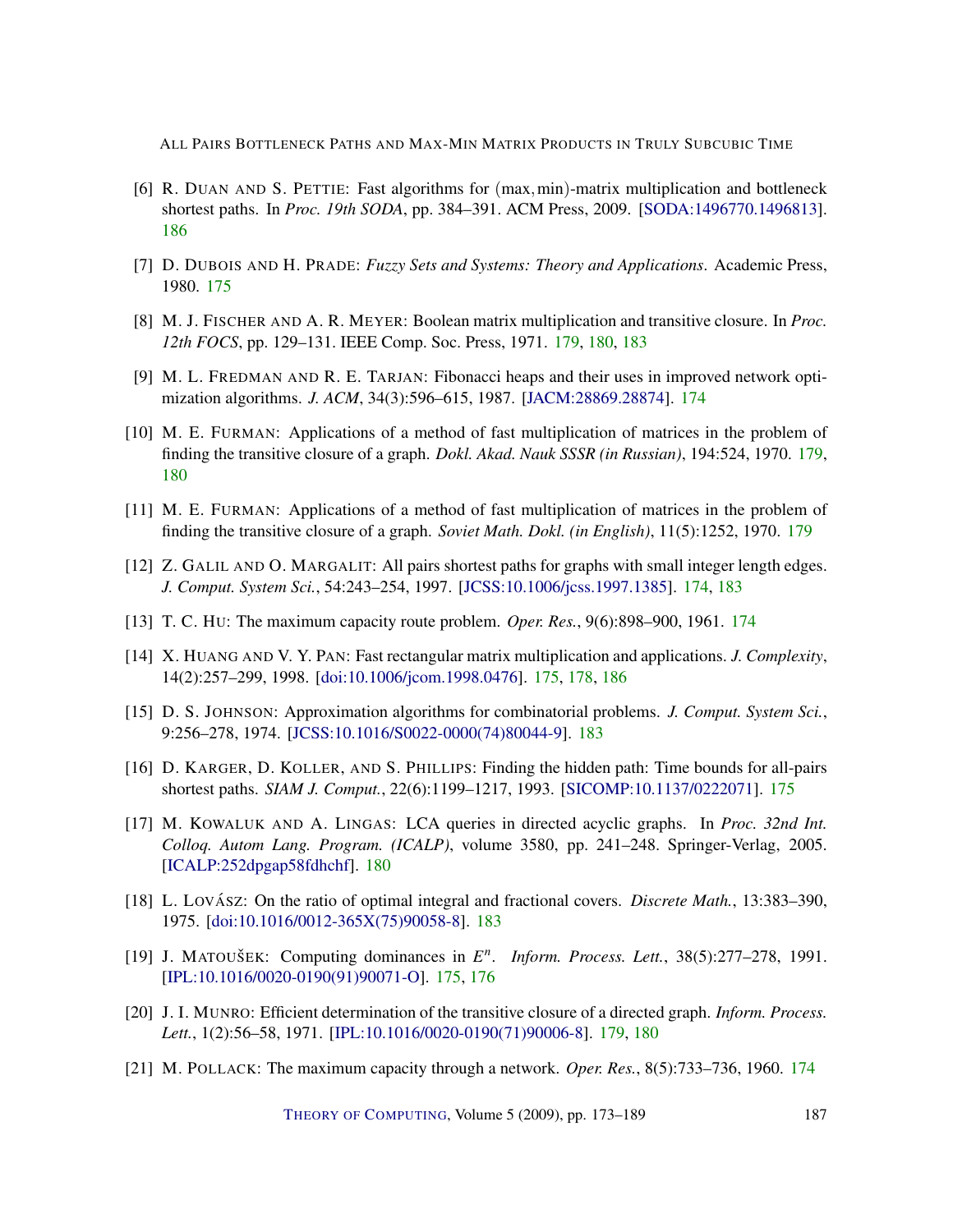VIRGINIA VASSILEVSKA, RYAN WILLIAMS, AND RAPHAEL YUSTER

- <span id="page-15-2"></span>[22] R. SEIDEL: On the all-pairs-shortest-path problem in unweighted undirected graphs. *J. Comput. System Sci.*, 51:400–403, 1995. [\[JCSS:10.1006/jcss.1995.1078\]](http://dx.doi.org/10.1006/jcss.1995.1078). [174](#page-1-0)
- <span id="page-15-5"></span>[23] A. SHAPIRA, R. YUSTER, AND U. ZWICK: All-pairs bottleneck paths in vertex weighted graphs. In *Proc. 17th SODA*, pp. 978–985. ACM Press, 2007. [\[SODA:1283383.1283488\]](http://portal.acm.org/citation.cfm?id=1283383.1283488). [174,](#page-1-0) [175](#page-2-1)
- <span id="page-15-3"></span>[24] A. SHOSHAN AND U. ZWICK: All pairs shortest paths in undirected graphs with integer weights. In *Proc. 40th FOCS*, pp. 605–614. IEEE Comp. Soc. Press, 1999. [\[FOCS:10.1109/SFFCS.1999.814635\]](http://doi.ieeecomputersociety.org//10.1109/SFFCS.1999.814635). [174](#page-1-0)
- <span id="page-15-9"></span>[25] S. K. STEIN: Two combinatorial covering theorems. *J. Combin. Theory Ser. A*, 16:391–397, 1974. [\[JCombThA:10.1016/0097-3165\(74\)90062-4\]](http://dx.doi.org/10.1016/0097-3165(74)90062-4). [183](#page-10-0)
- <span id="page-15-6"></span>[26] C. R. SUBRAMANIAN: A generalization of Janson inequalities and its application to finding shortest paths. In *Proc. 10th SODA*, pp. 795–804. ACM Press, 1999. [\[SODA:314500.314917\]](http://portal.acm.org/citation.cfm?id=314500.314917). [175](#page-2-1)
- <span id="page-15-8"></span>[27] V. VASSILEVSKA: Nondecreasing paths in weighted graphs, or: How to optimally read a train schedule. In *Proc. 18th SODA*, pp. 465–472. ACM Press, 2008. [\[SODA:1347082.1347133\]](http://portal.acm.org/citation.cfm?id=1347082.1347133). [183](#page-10-0)
- <span id="page-15-7"></span>[28] V. VASSILEVSKA AND R. WILLIAMS: Finding a maximum weight triangle in  $n^{3-\delta}$  time, with applications. In *Proc. 38th STOC*, pp. 225–231. ACM Press, 2006. [\[STOC:1132516.1132550\]](http://portal.acm.org/citation.cfm?id=1132516.1132550). [176,](#page-3-1) [186](#page-13-5)
- <span id="page-15-1"></span>[29] V. VASSILEVSKA, R. WILLIAMS, AND R. YUSTER: All-pairs bottleneck paths for general graphs in truly sub-cubic time. In *Proc. 39th STOC*, pp. 585–589. ACM Press, 2007. [\[STOC:1250790.1250876\]](http://portal.acm.org/citation.cfm?id=1250790.1250876). [173](#page-0-0)
- <span id="page-15-4"></span>[30] U. ZWICK: All pairs shortest paths using bridging sets and rectangular matrix multiplication. *J. ACM*, 49(3):289–317, 2002. [\[JACM:567112.567114\]](http://portal.acm.org/citation.cfm?id=567112.567114). [174,](#page-1-0) [181,](#page-8-0) [182,](#page-9-0) [183,](#page-10-0) [184](#page-11-1)

## <span id="page-15-0"></span>AUTHORS

Virginia Vassilevska School of Mathematics Institute for Advanced Study<sup>1</sup> virgi@math.ias.edu [http://www.math.ias.edu/](http://www.math.ias.edu/~virgi)∼virgi

<sup>&</sup>lt;sup>1</sup>At the time of submission, this author was at Carnegie Mellon University.